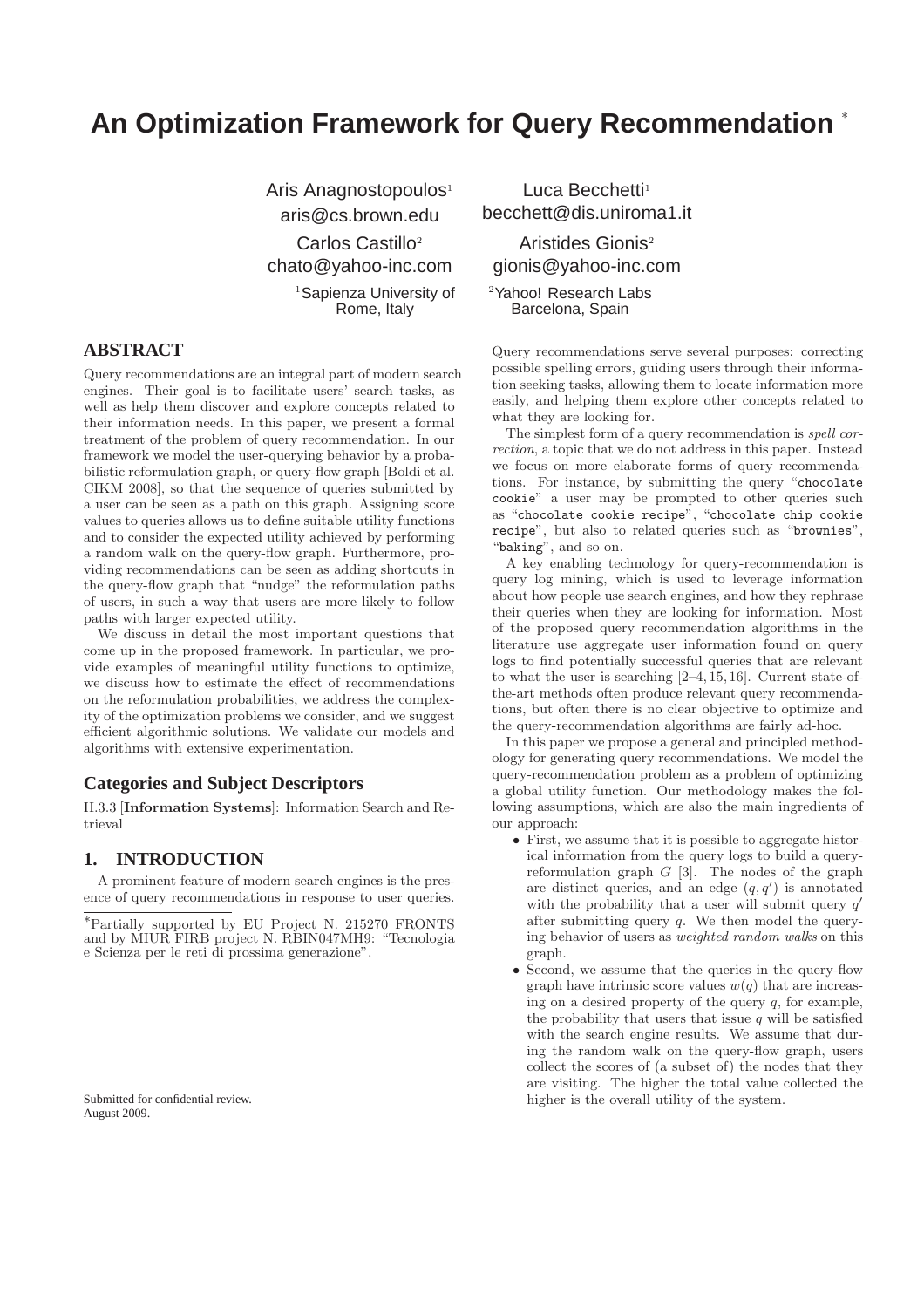• Last, we assume that query recommendations can be viewed as shortcuts that perturb the transition probabilities in the query-flow graph. The motivation is that during the random walk, users tend to follow edges according to their propensity to reformulate queries, but they also move to queries that are recommended to them by the search engine. Thus, given the desiderata to maximize the overall utility of the system, we formulate the query-recommendation problem as the problem of deciding where to add shortcuts in a graph so that the expected utility collected during a random walk is maximized.

From the algorithmic point of view, the problem of finding the best k shortcut edges to add at each node in order to improve the overall utility is an NP-hard optimization problem. In this paper, we discuss the complexity of the problem and we propose approximate algorithms for obtaining solutions of high quality.

Assumptions. We discuss below the most important assumptions we make in the framework we propose.

First, we discuss notions of score values  $w(q)$  that can be used to define suitable utility functions to optimize. One possible choice is to use values  $w(q)$  that model the quality of the query  $q$  and the satisfaction of the user after submitting the query  $q$  and inspecting the results. Measuring user satisfaction is a challenging task on its own, and we resort to user clicks on search engine results for submitted queries as a surrogate for user satisfaction. Another choice for the values  $w(q)$ , resulting in a different utility function, is to use expected click-through rate to ads, or expected revenue. Notice that even when attempting to explicitly optimize the revenue for the search engine, one has to provide valuable and interesting recommendations to the users: recommendations that do not keep users interested and engaged with the search engine are not going to be good solutions for the revenue-related utility objective.

Second, we discuss how to estimate the effect of query recommendations on transition probabilities. Even if a query  $q'$  has high value  $w(q')$  but q is not related to  $q'$ , the transition probability of a recommendation/shortcut  $(q, q')$  will probably be small, since users who type  $q$  are not likely to be interested in clicking  $q'$ . This is a challenging problem in its own right; based on empirical observations, we propose a simple model in which the transition probability for a recommendation  $(q, q')$  is related to the transition probability on the edge  $(q, q')$  in the query-flow graph. Learning these transition probabilities is an interesting statistical problem involving explore-exploit ideas and it is outside of the scope of this paper.

We note here that our framework is very general and works with any other model used to estimate the utility of a query or the recommendation transition probabilities. In particular, improving the models used to estimate transition probabilities will improve the performance of our algorithms.

Applications. While we present the problem using query recommendations as a motivation, our model and methods can be applied to other scenarios where user behavior can be modeled as a Markov process. A concrete application that also partly motivated our work is leisurerelated search in entertainment sites such as Yahoo! OMG (celebrity/fashion/gossiping columns). Usually, users start browsing these services either from the frontpage or by performing some query. Our goal in this case is to show recom-

mendations that take into account the users' future browsing behavior in order, for example, to deliver an entertaining experience to the user, involving a path along several of the best pages in the site.

As another example, consider exploring media sites such as YouTube or Flickr, where the system allows for browsing the collection in a guided way, suggesting related contents in order to provide an entertaining experience. In such a scenario, contents should be recommended according to some "interestingness" criteria, and they should depend not only on the next step in the user navigation, but also on her future browsing path.

In general, our work can be applied to recommendation systems where we take into account the entire future browsing behavior of the user and where the ideal recommendation to propose might depend on various factors.

Roadmap. This paper is organized as follows. Section 2 discusses related work. Section 3 defines the scenario that we are interested in and formally describes the model we adopt in the rest of the paper, while Section 4 formalizes the task of providing effective recommendations as a suitably defined optimization problem. Section 5 addresses the complexity of the general problem we consider. In this section, we further present effective algorithms for the general problem and for an important, special case. For the latter, we provide a thorough analysis of the structural properties of optimal solutions and we present an easy, greedy heuristic with provably good performance on instances of practical interest. In Section 6, we present our analysis of historical data to model the user browsing behavior and query utility, while in Section 7 we build on this model to solve the query recommendation problem using the methodology presented in Section 5 and we compare it with other natural baselines. Finally, in Section 8 we conclude and present some ideas for future work.

# **2. PREVIOUS WORK**

Query recommendations. Query recommendation tools are commonly part of the interface provided to users by large-scale search engines. Devising effective strategies for query recommendation has been recognized as an important task since the early 2000's.

A first line of research has focused on the task of finding queries that are related to those submitted by the user. To this purpose, strategies based on measures of query similarity [2], on query clustering [15] or association rules [8] have been proposed.

A different approach has been taken by Zhang and Nasraoui [16], who attempted to model the users' sequential search behavior. To this purpose, they considered query graphs in which nodes are the queries and arcs link consecutive queries in the same user session. In [16], arcs are weighted by a damping (or forgetting) factor, providing a measure of similarity between consecutive queries, whereas the similarity for non consecutive queries within the same session is calculated by multiplying the similarity values of arcs along the path connecting them. An overall similarity value is obtained by adding up the contributions of different sessions.

The concept of a query graph has been further expanded in [3]. Here, the authors introduce the concept of a queryflow graph. The authors define a graph in which nodes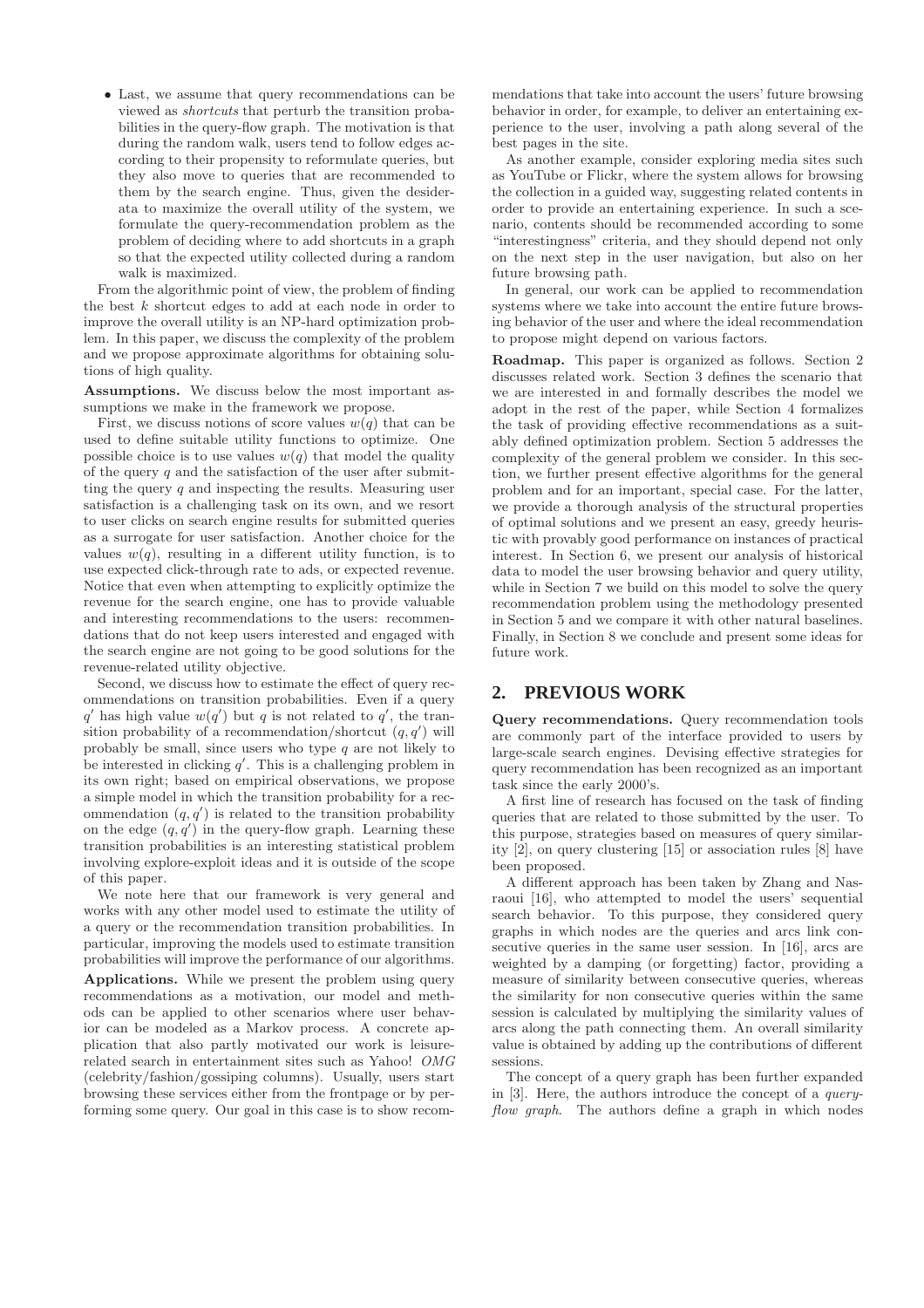are the queries appearing in the query log and arc  $(q, q')$ is present if at least one user submitted query  $q'$  after submitting  $q$  in the same session. Arcs come with weights that, generally speaking, estimate the probability that a query transition connects related queries, and are computed from aggregate information extracted from the query log. In [3], the authors considered three heuristics for query recommendations: i) a simple one based on recommending, for a user at query  $q$ 's search results page, the query  $q'$  such that the weight of arc  $(q, q')$  is maximum; ii) two heuristics based on random walks with restart, where restart may either occur at  $q$  or at some of the last  $k$  nodes visited by the user in the current session, according to a suitable probability distribution.

Different types of graphs can be defined over the summary information contained in query logs. We considered above the approaches that are most closely related to the contents of this paper. An overview of literature, techniques and a broader range of applications of graphs extracted from query logs is presented in [1].

Our work uses the query-flow–graph framework. However, while in previous work the query-flow graph is used to recommend queries that are related to the search goals of the user, the novelty of our approach is that we use the summary information contained in the query-flow graph to define a whole optimization framework with respect to the browsing behavior of the average user. In this context, we define several optimization problems, investigating important properties of optimal solutions in significant cases. Finally, we propose and analyze heuristics that have provable performance with respect to the optimization objectives we consider.

Perturbation of Markov chains. The applications that we consider in this paper revolve around the problem of perturbing a Markov chain so as to optimize some suitable function of it<sup>1</sup>. While perturbation theory is a well assessed area of matrix analysis, there is no large literature on sensitivity analysis of probability distributions defined over a (possibly non-ergodic) Markov chain. In fact, most literature about it concerns sensitivity analysis of Pagerank [12, Chapter 6], mostly providing bounds on the change in norm in the Pagerank vector when perturbations occur. One key contribution in the area [6] provides an interesting and deep analysis to prove the apparently intuitive fact that Pagerank is monotonic, that is, adding a link to a Web graph cannot decrease the Pagerank value of the target page.

In this paper, we consider a related, but different problem: we are interested in optimizing the change in the expected utility achieved by a random walk on a (generally non-ergodic) Markov chain when at most  $k$  outgoing links are added to the same node (or, in general, at most  $k$  links are added to each node in a subset of the nodes).

Link optimization. A scenario in which links have to be added to a weighted graph in order to optimize some function is considered in [7] and [11], which address the hotlink assignment problem. Here, we are a given a DAG ( [11] considers the special case of a tree) with a distinguished root node, representing the home page of a Web site. Leaf nodes have associated weights, representing the probability with which a leaf node will be visited. The goal is adding at most

one link per internal page, so as to minimize the expected number of steps needed for a user to reach the desired leaf from the root. This problem is NP-hard in general and the authors prove several approximation results that depend on the probability distribution on the leaves.

The paper [5] considers the problem of adding "quicklinks" (i.e., shortcuts) to search engine results to optimize some utility measure. More in detail, the authors assume that, upon submitting a query, a user is returned the most relevant page for the query, which in some cases will be the home page of some Web site W. This in turn becomes the source of a possible, further user navigation of Web site  $W$ , which they call *trail*. A trail will possibly meet the user's information needs. The problem considered in [5] is recommending at most  $k$  further links that are likely to meet the user's information needs. To this purpose, the authors assume that (i) each page u in W has some probability  $\alpha(u)$ to be considered a useful page in a trail meeting the user's information needs and (ii) provided this happens, the page gives a benefit described by a suitable benefit function. The goal is choosing the links to add so as to maximize the sum of the benefits achieved over a given set of possible navigation trails. The authors prove that the problem is in general NP-hard and that it admits a constant approximate solution under mild assumptions on the benefit functions.

The scenario we consider is similar in spirit to cthose considered in [7] and [11], though with some remarkable differences: they consider DAGs and trees in particular, while we consider general graphs. In [7, 11], probabilities are assigned to leaves of a tree suitably defined over the graph and rooted at the home page, whereas in our case each node is assigned its visiting probability in the underlying random walk. In [7,11], addition of hotlinks does not change the underlying probability while in our case, as explained further below, providing recommendation links modifies the structure of the underlying Markov chain. Furthermore, in [7,11] the goal is minimizing the expected distance travelled to reach the desired leaf, while we define different objective functions that depend on node weights and the visiting probabilities of a non-ergodic Markov chain. The approach in [5] differs from ours in significant ways: i) the problem studied is different, since the goal in [5] is providing a set of quicklinks to pages belonging to a Web site reported in the top position of a search engine's result list, while we consider the problem of suggesting queries that will maximize the benefit over the entire navigation path of the user, i.e., the recommendation is for other result lists; ii) the objective to optimize in [5] depends on the set of suggested quicklinks and on a measure of noticeability assigned to nodes, which is inferred from click-through data. In our case, it depends on the Markov chain underlying the query-flow graph, with the complication that this is itself perturbed by the addition of recommendation links, thus modifying the objective function itself and complicating the optimization task; iii) the approach of [5] requires knowledge about user trails which is collected from toolbar data, while our approach relies on query-log data.

# **3. USER-BEHAVIOR MODEL**

# **3.1 Query reformulation graph**

Users interact with a search engine in sessions. During a session, a user submits a sequence of queries within a rea-

<sup>&</sup>lt;sup>1</sup>More precisely, some suitable probability distribution defined over the Markov chain under consideration.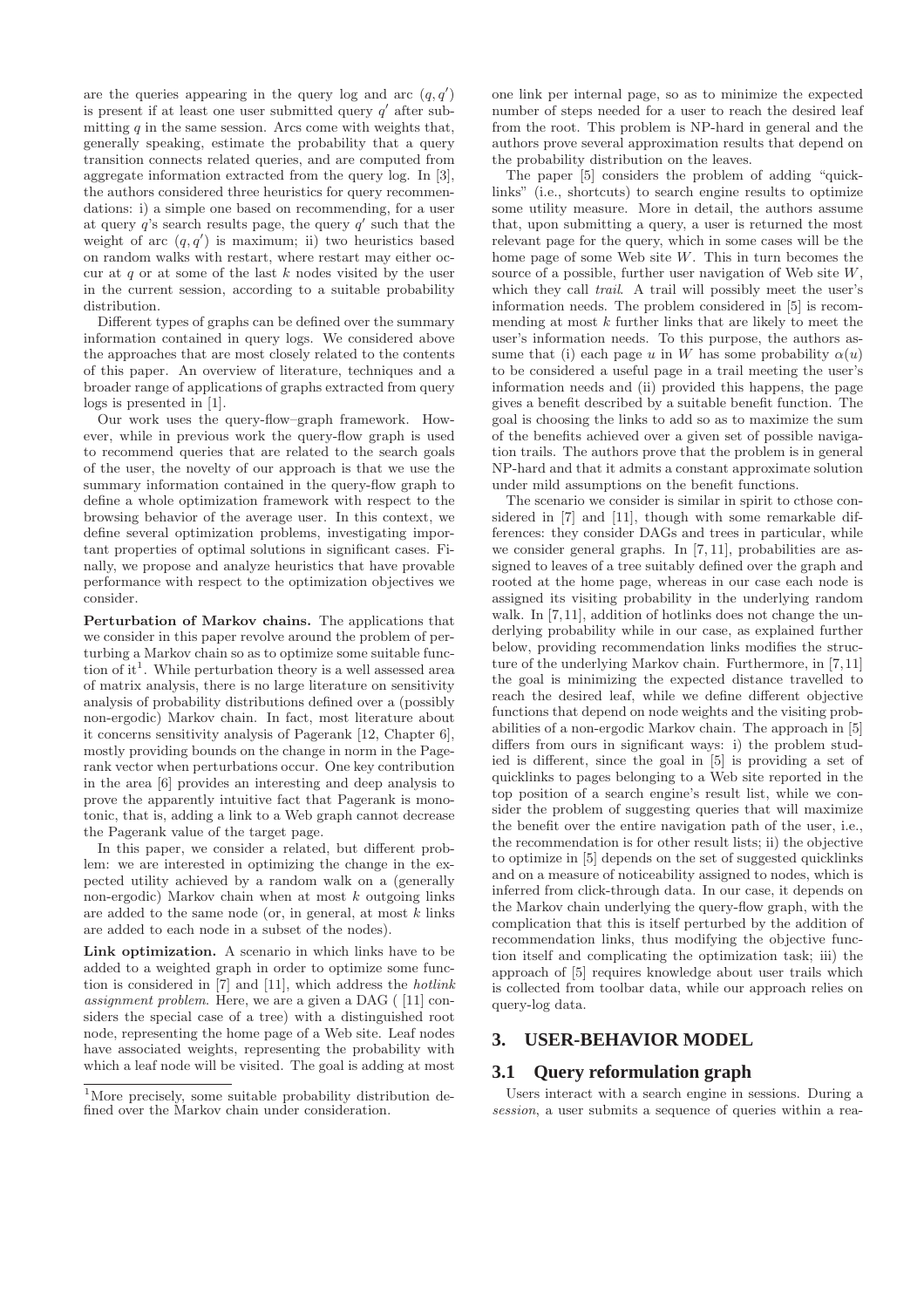sonably short time interval. It is clear that, defined in this way, a session may consist of a sequence of topically-related queries, or it may contain unrelated queries, corresponding to unrelated tasks performed by the same user during that period. More precise and refined definitions of user sessions have been proposed in the literature [10, 14]. In our experiments we will use search goals as defined in [10], which are sequences of queries with the same atomic intent.

The *query-flow graph* [3] is a directed graph  $G = (V, E)$ . Nodes in  $V$  represent queries plus one special symbol  $t$  indicating the end of a search goal in our case. Let  $|V| = n$ . The edges  $E \subseteq V \times V$  of the query-flow graph represent query reformulations done by users.

We also associate a Markov chain to the query-flow graph. In particular, let  $\mathbf{P}_{n\times n}$  be a row-stochastic matrix, arranged so that its last row represents session end  $t$ . Accordingly,  $\mathbf{P}_{n,i} = 0 \ \forall i \neq n, \mathbf{P}_{n,n} = 1$ , so that the only possible transition from the terminal state is a self-loop. The other transition probabilities of P can be estimated either (i) as observed reformulation frequencies, or (ii) by a machine-learning algorithm that uses many types of features; see [3] for details.

When a user submits a query  $q \in V$ , we expect that, in the absence of any query recommendation, the user will submit the next query according to the distribution  $P_{q}$ . the  $q$ -th row of matrix **P**. In other words, we assume that the users' querying behavior is modeled by a random walk on the matrix **P**. Let  $\tau_q = \mathbf{P}_{q,n}$ , the probability that a user will terminate her session at query q, possibly after clicking on a search result for q.

In the remainder, we let  $w : N \to \mathbb{R}$  represent node weights, so that  $w(q)$  provides a quantitative indication of the intrinsic value of query  $q$  to the users (or to the search engine, as we see later). We will assume  $w(t) = 0$ , given that t is not an actual query. The generic weight  $w(q)$  models the quality of a query  $q$ , for instance, how satisfied a user is with the result list obtained upon submitting query q. Obviously, it is impossible to know if a user is satisfied or not from the results of a query. However, we can use cheap proxies available in the query logs, such as clicks to search results, dwell time, etc. Another option for setting the weights  $w(q)$  is to consider the monetization of a query  $q$ , which can be also estimated by query-log analysis, for instance by the clicks to advertisement links. We can also consider combinations of the two. Finally, other options are possible and in this paper, we are completely agnostic about the interpretation of the weights  $w(q)$ .

#### **3.2 Query-recommendation model**

The Markov chain P models the behavior of users regarding query reformulations when they are not shown any query recommendations. When users are shown recommendations, their behavior can change in complex ways. Defining sound and reasonably simple models for estimating transition probabilities between queries in the presence of recommendations is important when investigating effective query recommendation strategies. Naturally, any proposed queryrecommendation model has to be validated with respect to real query-log data.

In general, providing recommendations to a query  $q$  induces a perturbation of P. In the remainder, we assume that this perturbation only affects  $P_{q,\cdot}$ , leaving other rows unaffected. We emphasize that this assumption and others that follow are consistent with experimental observations,

as shown further in Section 6. Correspondingly, the perturbation induced by adding a set of recommendations Q to q can be described by a set of values  $\rho_{q,q'}^{\mathbf{P}}(Q) \in [-1,1],$ which in general depend on  $P$  and  $Q$ . In the remainder, we drop **P** (and possibly *Q*) from  $\rho_{q,q'}^{\mathbf{P}}(Q)$  when clear from context. As a result, if a set of queries  $Q$  is recommended to users who submit q, the change induced for the matrix **P** is described by  $\mathbf{P}'_{q,+} = \mathbf{P}_{q,+} + \rho_{q,+}^{\mathbf{P}}(Q)$  (so actually we have that  $-\mathbf{P}_{q,q'} \leq \rho_{q,q'}^{\mathbf{P}}(Q) \leq 1-\mathbf{P}_{q,q'}).$  Note that this definition provides a pretty general framework that can model complex interactions, such as cases of negative dependence in the transition probabilities to similar queries. Of course, a perturbation of  $P_{q, \cdot}$  affects  $P_{q, t} = \tau_q$ . More precisely,  $\tau'_q = \mathbf{P}_{q,t}' = 1 - \sum_{q' \in V \setminus \{t\}} \mathbf{P}_{q,q'}'.$ 

For the sake of exposition, in the rest of the paper we assume a model in which transition probabilities associated to recommendations depend on the set Q of recommendations and P, but not on the order in which queries are recommended. Furthermore, we restrict to scenarios in which a query appears at most once in Q (i.e., Q is not a multiset). In fact, our results extend to these more general settings as well.

Properties of query-recommendation models. Obviously when the user is at query  $q$ , it does not pay off to recommend q itself, so  $\rho_{q,q}(Q) = 0$ , if  $q \in Q$ . We also make other assumptions about the properties of the recommendation model: (i)  $\rho_{q,q'}(Q) \geq 0$ , for all Q and  $q,q' \neq t, q' \in Q$ , that is, we expect an increase in the transition probabilities of the queries being recommended.

We also assume that recommending a query does not affect the transition probabilities for other queries (except possibly the termination node  $t$ ). Namely, we state property (ii) as follows:  $\rho_{q,q'}(Q) = 0$  if  $q' \notin Q$ , for all Q and  $q, q' \neq t$ . If properties (i) and (ii) hold, then we also have the following property: (iii)  $\sum_{q' \in V} \rho_{q,q'}(Q) \leq \tau_q$  for all Q and  $q, q' \neq t$ also holds, since the matrix  $P'$  has to be row stochastic. Thus, recommending queries for a query q reduces the probability of a session terminating at  $q$ .

Empirical observations. The properties we state in the previous paragraphs are motivated by our findings and experiments on real query-log data. Those experiments are discussed in detail in Section 6.3. Our main finding is the verification of properties (i) to (iii), that is, the fact that adding recommendations to a query reduces the termination probability associated to the query, without significantly affecting other transition probabilities.

For example, we observe that, in the presence of recommendations, termination probabilities are reduced from  $\tau_q \approx 0.90$  to  $\tau'_q \approx 0.84$ , while at the same time, we observe that  $\sum_{q'} \rho_{q,q'}^{\mathbf{P}}(Q) \approx 0.06$ , thus supporting assumption ii) above. Details are given in Section 6. In addition our experimental results suggest an even simpler model, in which the values  $\rho_{q,q'}^{\mathbf{P}}(Q)$  depend linearly on the values  $\mathbf{P}_{q,q'}(Q)$ .

#### **4. PROBLEM STATEMENT**

The general problem we are interested in is assisting users to formulate queries by suggesting query reformulations of potential interest and biasing the query graph navigation towards queries of higher value. Henceforth, we assume that we can provide at most  $k$  recommendations per query. The restriction to  $k$  recommendations per query represents screen real-state constraints.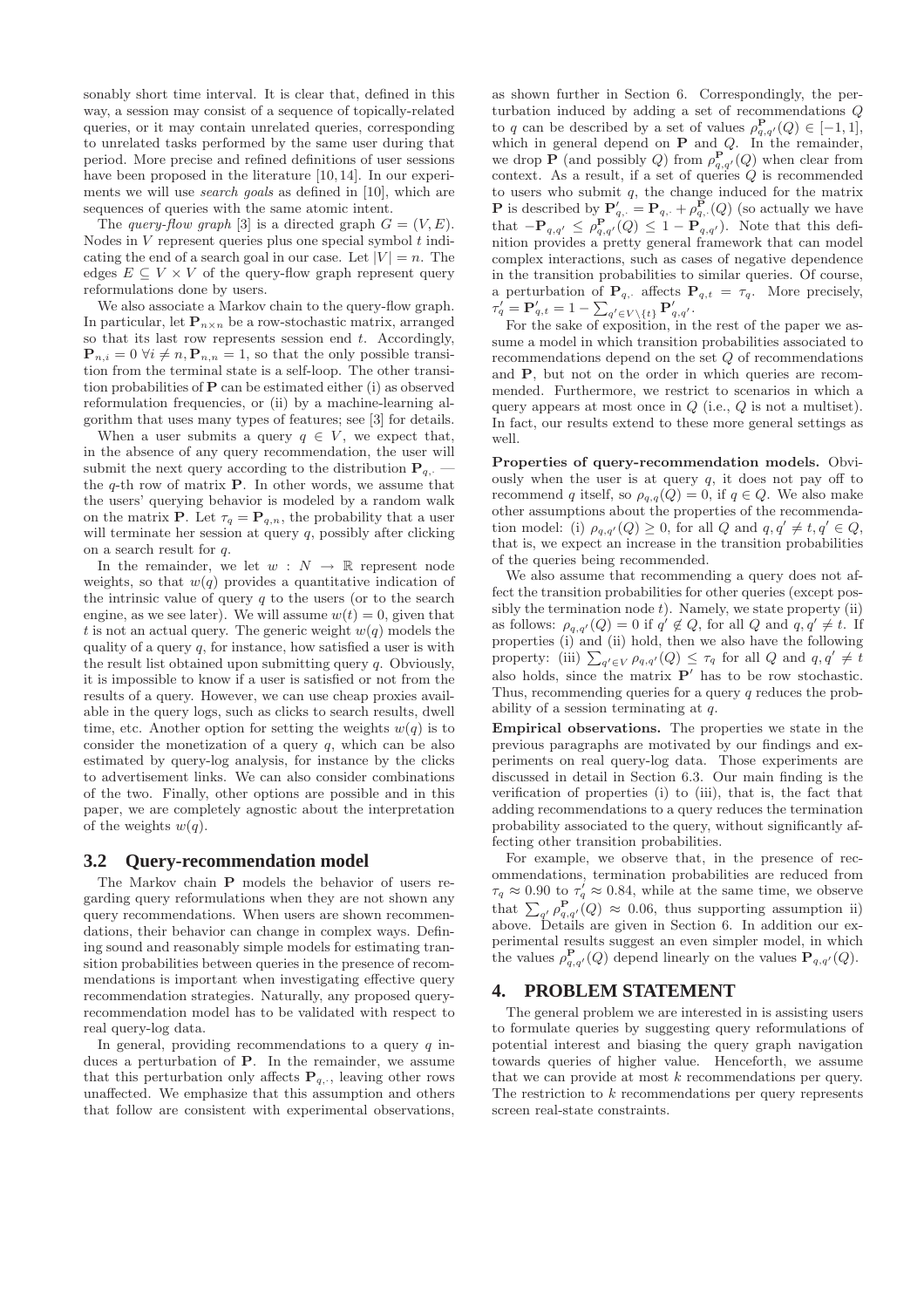## **4.1 Problem input**

We assume we can estimate  $\rho_{q,q'}^{\mathbf{P}}(Q)$ ; determining these values itself an interesting but difficult statistical problem, and outside of the scope of this paper. Supported by experimental observation, we will use an estimate based on a linear function of the  $\mathbf{P}_{q,q'}(Q)$ 's.

We also assume we can estimate  $w(q)$ . Estimating this quantity can be hard, e.g., when it corresponds to estimating CTR on ads, or even harder when it estimates user satisfaction [9]. For our experiments we used click-through-rates as a proxy, as we have observed consistently that the majority of clicked documents are relevant for user's interests; however, our framework is general and other functions can be used.

#### **4.2 Objective functions**

As we mentioned in the introduction, we consider queryrecommendation as an optimization problem, for which we next define plausible objective functions. As we mentioned in Section 3.1, every node in the query graph has an associated weight representing its intrinsic value. Depending on the application of interest, we can define a utility function  $U(\cdot)$ , which associates a utility to every user session, typically a function of the weights of nodes visited during a user session on the query graph. Let  $\textbf{path}(q)$  be the (non necessarily simple) path that the user follows in the query graph, with  $q_t$  being the last one (before terminating by visiting t).

Two natural choices for  $U(\cdot)$  are

- $U(\textbf{path}(q)) = \sum_{q' \in \textbf{path}(q)} w(q')$ ; and
- $U(\text{path}(q)) = w(q_t)$ .

The first choice can capture scenarios such as maximizing total user satisfaction through the entire session (by setting, for example,  $w(\cdot)$  to be the number of clicked results), maximizing revenue by displaying ads or minimizing user session lengths (by setting the weights to  $-1$ ). The second choice can capture user satisfaction by setting, for example,  $w(\cdot)$ to 1 if the last session terminates with a user clicking to a result.

We are now ready to formally define the optimization problems that we consider in this paper.

Multi-step query recommendation. In the general problem, users start their navigation at an initial state according to some distribution  $\pi_0$ , whose *i*-th component we denote by  $\pi_{0i}$ . In the remainder, we sometimes need to consider the special case in which  $\pi_0 = \mathbf{e}_q$  for some  $q \in \{1, \ldots, n-1\}$ , with  $e_q$  the q-th canonical column vector. Given the transition matrix P of the underlying query graph, perturbation functions  $\rho^P_{\cdot,\cdot}(\cdot)$ , a utility function  $U(\cdot)$  and a positive integer  $k$ , we seek a strategy for recommending at most  $k$ queries per node so as to maximize the expected utility for a user starting at any query in the query graph, that is,  $\sum_{i=1}^{n-1} \pi_{0i} \mathbf{E}^{P'}[U(\mathbf{path}(i))],$  where **P'** is such that, for every  $q, \overline{P}_{q,\cdot}^{\prime} = P_{q,\cdot} + \rho_{q,\cdot}(Q(q)),$  with  $Q(q)$  the set of queries recommended at q, while the expectation is taken with respect to the perturbed stochastic matrix  $P'$ .

Single-step query recommendation. A simpler version of the problem is when the search engine can only affect the user trajectory at the initial step, but not afterwards. This case can correspond to users issuing a query as a starting point for browsing.

More in detail, we focus on a particular query  $q$ . Our goal in this case is to recommend at most  $k$  queries to users visiting  $q$ , (i.e., add at most  $k$  links leaving  $q$  in the query graph), so as to maximize the expected utility after the perturbation. Note that we still want to maximize  $\sum_{i=1}^{n-1} \widehat{\pi}_{0i} \mathbf{E}^{P'}[U(\mathbf{path}(i))],$  but with the constraint that only the q-th row of **P** is modified, i.e.,  $Q(q') = \emptyset$ , for  $q' \neq q$ .

# **5. ALGORITHMS**

We next address the problem of solving the multi-step and the one-step query optimization problems. We first show that both versions are NP-hard and we then look at heuristics for solving both versions of the problem.

## **5.1 Solving the problem**

Complexity. The query recommendation problem is NPhard in general. In fact, it is possible to prove that even the single-step query recommendation problem is NP-hard. This is stated in the following.

THEOREM 5.1. Both the multi-step and the single-step recommendation problems are NP-hard.

The proof follows from the fact that we can encode a maximum-coverage problem instance just in the function  $\rho$ . The details are omitted due to space constraints and will appear in an extended version of this paper.

Optimizing multi-step query recommendations. We recall from Section 4.2 that our optimization objective is maximizing  $\sum_{i=1}^{n-1} \pi_{0i} \mathbf{E}^{P'}[U(\mathbf{path}(i))]$ ,  $\pi_0$  being the initial distribution of starting queries. In fact, this can be a very difficult task and many questions remain open for the moment. For example, we show in Subsection 5.2 that the solution for the single-step case is independent of the initial distribution. It is not clear if this result carries over to the multi-step case: the optimal solution might in principle depend on the initial distribution and the set of recommendations chosen at one node might in the optimal solution depend on the choices performed at other nodes in complex ways. In our quest for application realistic solutions, we propose below a heuristic in which choices are performed independently for every node of the query-flow graph. To this purpose, first notice that, in the special case  $\pi_0 = \mathbf{e}_q$  for some q, we can write the optimization problem for random walks starting at node  $q$  as follows:

$$
\begin{aligned} & \max_{\mathbf{P}'} \mathbf{E}^{\mathbf{P}'}[U(\mathbf{path}(q))] = \\ & \max_{\mathbf{P}'} \left(w(q) + \sum_{q' \in V \backslash \{t\}} \mathbf{P}_{q,q'}' \cdot \mathbf{E}^{\mathbf{P}'}[U(\mathbf{path}(q'))]\right), \end{aligned}
$$

or

$$
\begin{aligned} & \max_{\mathbf{P}'} \mathbf{E}^{\mathbf{P}'}[U(\mathbf{path}(q))] = \\ & \max_{\mathbf{P}'} \left( \tau_q' w(q) + \sum_{q' \in V \backslash \{t\}} \mathbf{P}_{q,q'}' \cdot \mathbf{E}^{\mathbf{P}'}[U(\mathbf{path}(q'))] \right), \end{aligned}
$$

according to which of the utility functions defined in Section 4.2 we consider. The first corresponds to the case that the utility equals the sum of the weights in the path, while the second to the case that the utility equals the weight of the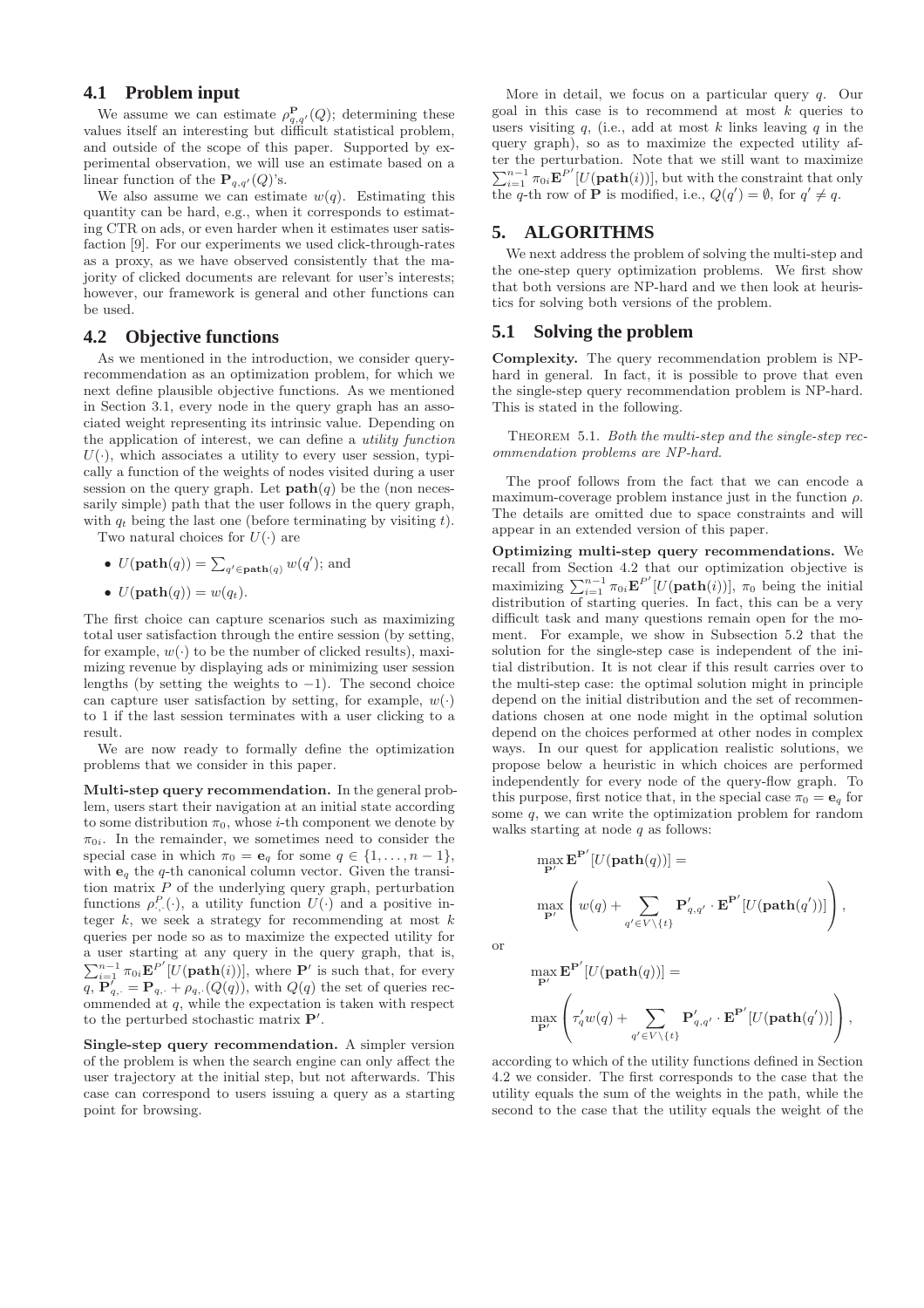last node before termination. We focus on the first case as the second one is similar. Instead of maximizing

$$
\max_{\mathbf{P}'} \left( w(q) + \sum_{q' \in V \setminus \{t\}} \mathbf{P}'_{q,q'} \cdot \mathbf{E}^{\mathbf{P}'}[U(\mathbf{path}(q'))] \right),\,
$$

we perform a one-step approximation and we maximize the expression

$$
\max_{\mathbf{P}'} \left( w(q) + \sum_{q' \in V \setminus \{t\}} \mathbf{P}'_{q,q'} \cdot \mathbf{E}^{\mathbf{P}} [U(\mathbf{path}(q'))] \right)
$$
  
= 
$$
\max_{\mathbf{P}'_{q}} \left( w(q) + \sum_{q' \in V \setminus \{t\}} \mathbf{P}'_{q,q'} \cdot \mathbf{E}^{\mathbf{P}} [U(\mathbf{path}(q'))] \right),
$$

where the equality now follows since the  $\mathbf{E}^{\mathbf{P}}[U(\mathbf{path}(q'))]$ 's do not depend on the perturbation. We call this the onestep approximation because we assume that the system will perform recommendations only in the current query q and not in the subsequent user's browsing session. Now we only need to compute the expressions  $V_{q'} \stackrel{\smile}{=} \mathbf{E}^P[U(\mathbf{path}(q'))]$  and write for each query  $q'$ :

$$
V_{q'} = w(q') + \sum_{q'' \in V \setminus \{t\}} P_{q',q''} \cdot V_{q''}.
$$

This gives a set of  $n$  linear equation with  $n$  unknowns so we can compute all the values  $V_{q'} = \mathbf{E}^{P}[U(\mathbf{path}(q'))]$  simultaneously. We can therefore cast the problem as trying to maximize

$$
\max_{\mathbf{P}'} \left( w(q) + \sum_{q' \in V \setminus \{t\}} P'_{q,q'} \cdot V_{q'} \right),
$$

for known values  $V_{q'}$ . This decomposition allows us to solve a large number of scenarios.

#### **5.2 Single-step query recommendations**

In this section, we consider the single-step query recommendation problem<sup>2</sup>. Given a query  $q$ , our goal is to choose a set Q of at most k recommendations to propose to users viewing q's search engine results, so as to optimize some utility function.

In the remainder of the paper, we label queries  $q_1, \ldots, q_{n-1}$ and we assume  $\mathbf{P}$ 's *i*-th row corresponds to  $q_i$ . Our goal is to optimize  $\mathbf{E}^{\mathbf{P}'}[U(\mathbf{path}(q))]$ , where  $\mathbf{P}'$  is the perturbed matrix, and for utility we use the second definition of Section 4.2, where the utility is the weight of the last query before termination. We assume properties (i)-(iii) described in Section 3.2 hold, so that the perturbation only affects the row of the initial matrix **P** corresponding to q. Note that  $\tilde{\mathbf{P}}$ has the following structure:

$$
\mathbf{P} = \left(\begin{array}{c|c}\tilde{\mathbf{P}} & \mathbf{P}_n \\ \hline \mathbf{0}_{1 \times n-1} & 1\end{array}\right),\,
$$

where  $\tilde{P}$  is sub-stochastic (elements are nonnegative and the sum of the rows is at most 1) and  $\mathbf{P}_n$  is an  $(n-1) \times 1$  column vector whose  $i$ -th component is the termination probability at  $q_i$ . We denote by  $\pi_0 \in [0,1]^{n-1}$  the initial distribution,

that is, the *i*-th component of  $\pi_0$  gives the probability that the random walk starts at  $q_i$  (we assume that the probability to start at the terminating state  $q_n$  is 0 and we consider the probability distribution over the rest of the states). We further define  $\pi$  as the  $(n-1)$ -dimensional column vector whose  $i$ -th component gives the probability that  $q_i$  is the last query visited by the user in her random walk over the query-flow graph. Note that we are interested in real queries, so we omit the component of this vector corresponding to the absorbing state of the Markov chain. Let  $e_i$  be the *i*-th canonical column vector. We denote by  $\pi^l$  the above defined probability vector when  $\pi_0 = \mathbf{e}_l$ .

Assume that we add recommendations to the j-th node  $q_i$ of the query graph. We let  $\hat{P}$  denote the perturbed version of  $\tilde{\mathbf{P}}$  and  $\tilde{\mathbf{P}}_n$  be the perturbation of  $\mathbf{P}_n$ . This means that  $\hat{\mathbf{P}}_{in} = \mathbf{P}_{in}$  if  $i \neq j$ , while  $\hat{\mathbf{P}}_{jn} = \mathbf{P}_{jn} - \sum_{q_s \in Q} \rho_{js}$ . First we prove the following fact, which describes an important property of optimal solutions.

FACT  $5.2.$  Assume we add a set  $Q$  of recommendations at  $q_j, |Q| \leq k$ , so as to maximize  $\sum_{i=1}^{n-1} \pi_{0i} \mathbf{E}^{\mathbf{P}'}[U(\mathbf{path}(q_i))],$ where  $P'$  denotes the perturbed matrix. Then, the optimal solution is independent of  $\pi_0$ .

The proof of Fact 5.2 shows that optimizing  $\mathbf{E}^{\mathbf{P}'}[U(\mathbf{path}(\pi_0))]$ amounts to maximizing  $\sum_{s=1}^{n-1} [(\mathbf{I} - \hat{\mathbf{P}})^{-1} \hat{\mathbf{P}}_n]_{js} w(s)$ . On the other hand, given  $\tilde{P}$ ,  $q_j$ , the  $\rho_{jl}$ 's and the weights, this is solely a function  $h(Q)$  of  $Q$ , the set of recommendations:

$$
h(Q) = \sum_{s=1}^{n-1} [(\mathbf{I} - \hat{\mathbf{P}})^{-1} \hat{\mathbf{P}}_n]_{js} w(s).
$$

We provide a simple greedy algorithm to maximize  $h(Q)$  and we prove that it performs close to optimum in all cases of practical interest.

Algorithm SSQR-Greedy

Require: query  $q_j$ ,  $\rho_{jl}$   $(l = 1, ..., n - 1)$ , integer k 1:  $U = V - \{t, q_j\}$ 2:  $\mathbf{Q} = \emptyset$ 3: while  $|\mathbb{Q}|$  < k AND ( $\exists$  1:  $\mathbf{E}^{\mathbf{P}}[U(\texttt{path}(\mathbf{e}_l))] > w(j)$ ) do

- 4: **i** =  $\arg \max_{l: q_l \in U} \{ \rho_{jl}(\mathbf{E}^{\mathbf{P}}[U(\texttt{path}(\mathbf{e}_l))] w(j)) \}$
- 5: Q = Q  $\cup$   $\{q_i\}$

$$
6: \quad U = U - \{q_i\}
$$

#### Figure 1: Greedy algorithm for single-step query recommendation.

The algorithm is given in Figure 8 and it requires the computation of the expected utility achieved by a random walk starting at  $q_l$ , for  $l = 1, ..., n - 1$ , computed with respect to the unperturbed matrix  $P$ . These quantities can be pre-computed once for all and require the computation of  $(\mathbf{I} - \tilde{\mathbf{P}})^{-1} \mathbf{P}_n$ . Denote by  $Q_{ALG}$  and  $Q_{OPT}$  the algorithm's and the optimum's choices for Q. Algorithm SSQR-Greedy achieves a performance that is close to optimum in cases of practical relevance, as shown by the following

THEOREM 5.3. Let  $x = \max_Q \sum_{q_l \in Q} \frac{\rho_{jl}}{\mathbf{P}_{ji}}$  $\frac{\rho_{jl}}{\mathbf{P}_{jn}}\pi_j^l$ . Then:

$$
h(Q_{ALG}) \ge (1-x)h(Q_{OPT}).
$$

Note that, in practice,  $x$  should be small for most nonpathological instances, (possibly,  $x \ll 1$ ). In fact, it is

<sup>&</sup>lt;sup>2</sup>All proofs of this subsection are omitted for the sake of space and will appear in the full version of the paper.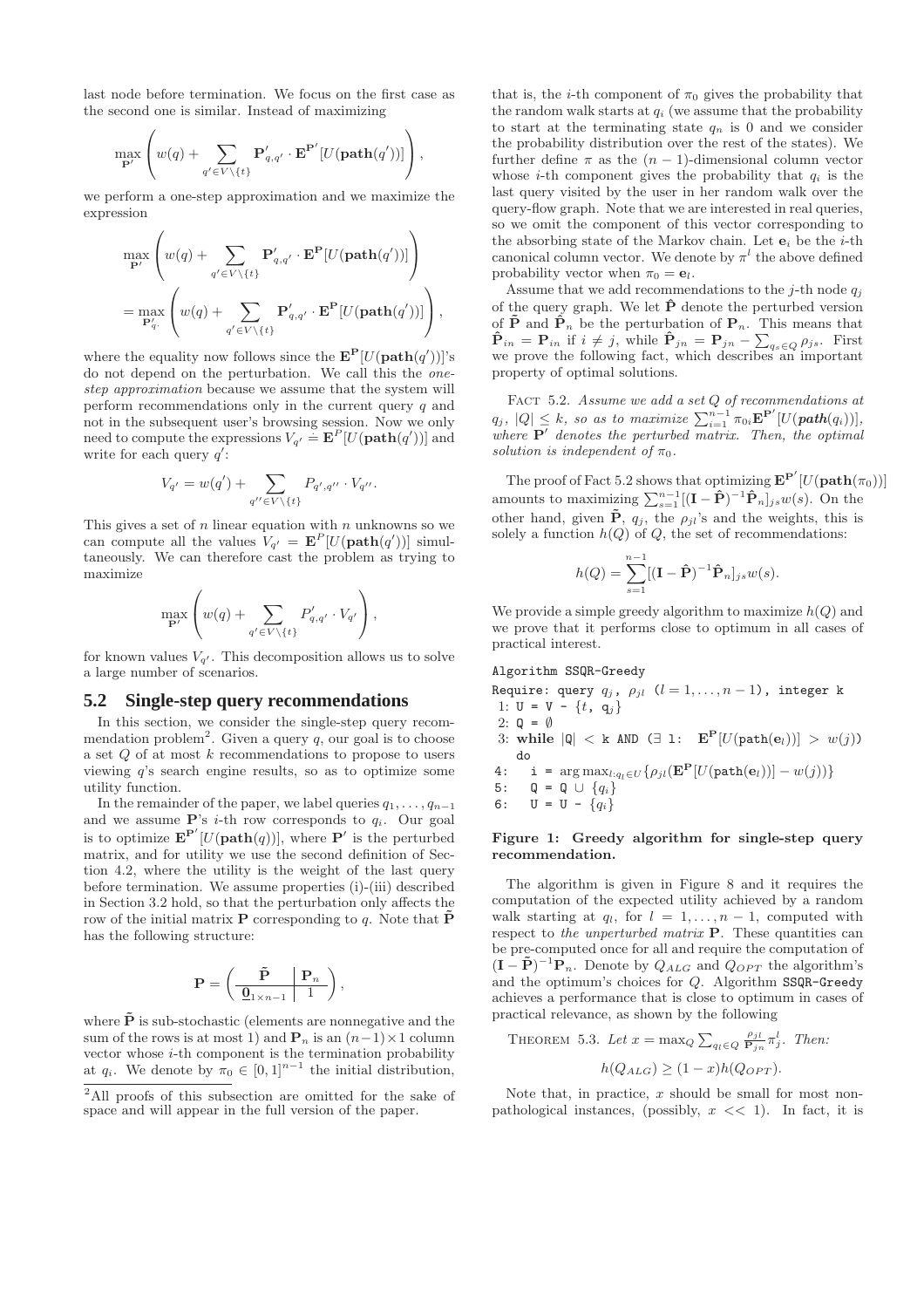possible to prove that the generic  $x(Q) = \frac{1}{P_{jn}} \sum_{q_l \in Q} \rho_{jl} \pi_j^l$ is, up to the factor  $1/\mathbf{P}_{jn}$ , the probability that a random walk starting at  $q_i$  follows one of the recommendations as a first step and then proceeds for an arbitrary number of steps along a possibly non simple path, terminating at  $q_i$  itself. On the other hand,  $P_{jn}$  can be large in practice, as shown in Figure 2(a).

The case of no incoming links. Note that, when  $q_j$  has no incoming links in the unperturbed Markov chain, the solution provided by Algorithm SSQR-Greedy is optimal. This trivially follows by observing that, no matter which is the set Q of recommendations chosen by the algorithm, we have  $x(Q) = 0$  in this case. This in turn is a consequence of the considerations in the last paragraph above. In particular, in this case a random walk starting at  $q_l$  has zero probability of terminating at  $q_i$ . We already observed in Section 4.2 that this case is of practical interest in the case of search done as an initial step for browsing, for example.

# **6. EXPERIMENTS TO DETERMINE USER BEHAVIOR**

In this section we present the dataset we used and our modeling approach. We mention again that our main goal is to design a fairly accurate but simple model to use for our optimization purposes.

#### **6.1 Experimental framework**

Dataset. In mid-2009, we carried out an experiment on the search engine results page, for a small fraction of users. In this experiment, we removed the query recommendations (labeled "Also try ..." in the user interface) from the top of the page. As a control group, we sampled a similar amount of normal sessions from the same period of time.

We processed the search sessions to segment them into search goals [10], which are sequences of queries corresponding to an atomic information need, containing a median of 2 queries. Next, we aggregated information in a query-flow graph, by considering for every pair of queries, all the sessions in which those queries appear consecutively.

In the user-behavior characterization results below, we selected queries q having frequency freq(q)  $\geq$  50 and having at least 15 non-terminal transitions:  $\sum_{q' \neq t} \text{freq}(q, q') \geq 15$ . We also discarded queries that generated spell suggestions, to avoid confusing spell correction with query recommendation. Finally, we kept only the queries that matched these conditions in both the experiment and the control group.

## **6.2 Impact of reformulations on the termination probability**

The termination probability (the probability of stopping a search session at a query) depends on a number of factors, as it conflates both successful and unsuccessful queries. We observe that in general the more frequent a query is, the higher its termination probability, as shown in Figure 2(b).

With respect to the effect of query recommendations on this probability, it is clear that recommendations reduce the termination probability, as shown in Figure 2(a). For this query sample, without query recommendations in most cases the termination probability is between 0.8 and 1.0. When query recommendations are shown, the termination probability is between 0.6 and 1.0, with  $E[\tau_q] \approx 0.90$  and  $E[\tau_q'] \approx 0.84.$ 



Figure 2: Drop in termination probability with recommendations.  $\tau'_q$  can be approximated by a linear function of  $\tau_q$ 

The relationship between  $\tau_q$  and  $\tau'_q$  can be roughly approximated by a linear function, as shown in Figure 3(a):  $\tau'_q \approx 0.9\tau_q$ . The linear model fits well this data, with Pearson's correlation coefficient  $r = 0.82$ . In this and the following plots, each point is a query and the size of its circle is proportional to its frequency in the data.

Actually the drop in the termination probability observed in Figure 2(a) can be explained almost completely by the clicks on the query recommendations, as  $\tau'_q \approx \tau_q - 0.8 \sum_{q' \in Q} \rho_{q,q'}$  $(r=0.95)$ .

Finally, if we were to predict the termination probability based on the behavior of users in the absence of recommendations, we could state the model  $\tau'_q \approx \tau_q - 0.7 \sum_{q' \in Q} \mathbf{P}_{q,q'}$  $(r=0.82)$ ; which basically arises from the correlation with the termination probability. The plot looks very similar to Figure 3(a) and is thus omitted.

We also gathered two sets of weights for the queries. The first is a proxy of user's satisfaction and is the click-through rate of organic search results in the page returned by the search engine when the user performs the query. The second is a proxy for revenue for the search engine and it is the click-through rate of advertising in the page returned by the search engine when the user performs the query. These two sets of weights will be the weights  $w(q)$  that we use in our experiments.

#### **6.3 Impact of recommendations on query transitions**

With recommendations, we observe that 98.7% of the recommended queries at position 1 increase their transition probability with respect to the control group. On the other hand, the distribution of reformulations to queries that are not recommended  $(q' \notin Q)$  remains basically equal. We measured the Jensen-Shannon divergence between the probability distribution of the transitions to non-recommended queries, and it is on average 0.03 with 95% of the query pairs having a divergence of less than 0.08.

We are also interested in finding  $\rho_{q,q'}$  given  $\mathbf{P}_{q,q'}$ . It turns out that  $\rho_{q,q'}$  depends on a number of factors, and simple models based only on termination probability do not perform well. For instance, if we look at the sum of the perturbations,  $\sum_{q' \in Q} \rho_{q,q'} \approx 0.4 - 0.4\tau_q + 0.4 \sum_{q' \in Q} \mathbf{P}_{q,q'}$  $(r=0.51)$ , shown in Figure 3(c).

A simple model is the following:  $\rho_{q,q'} \approx 0.2 - 0.2\tau_q +$  $0.6P_{q,q'}$  (r=0.41). Basically, the recommendation will be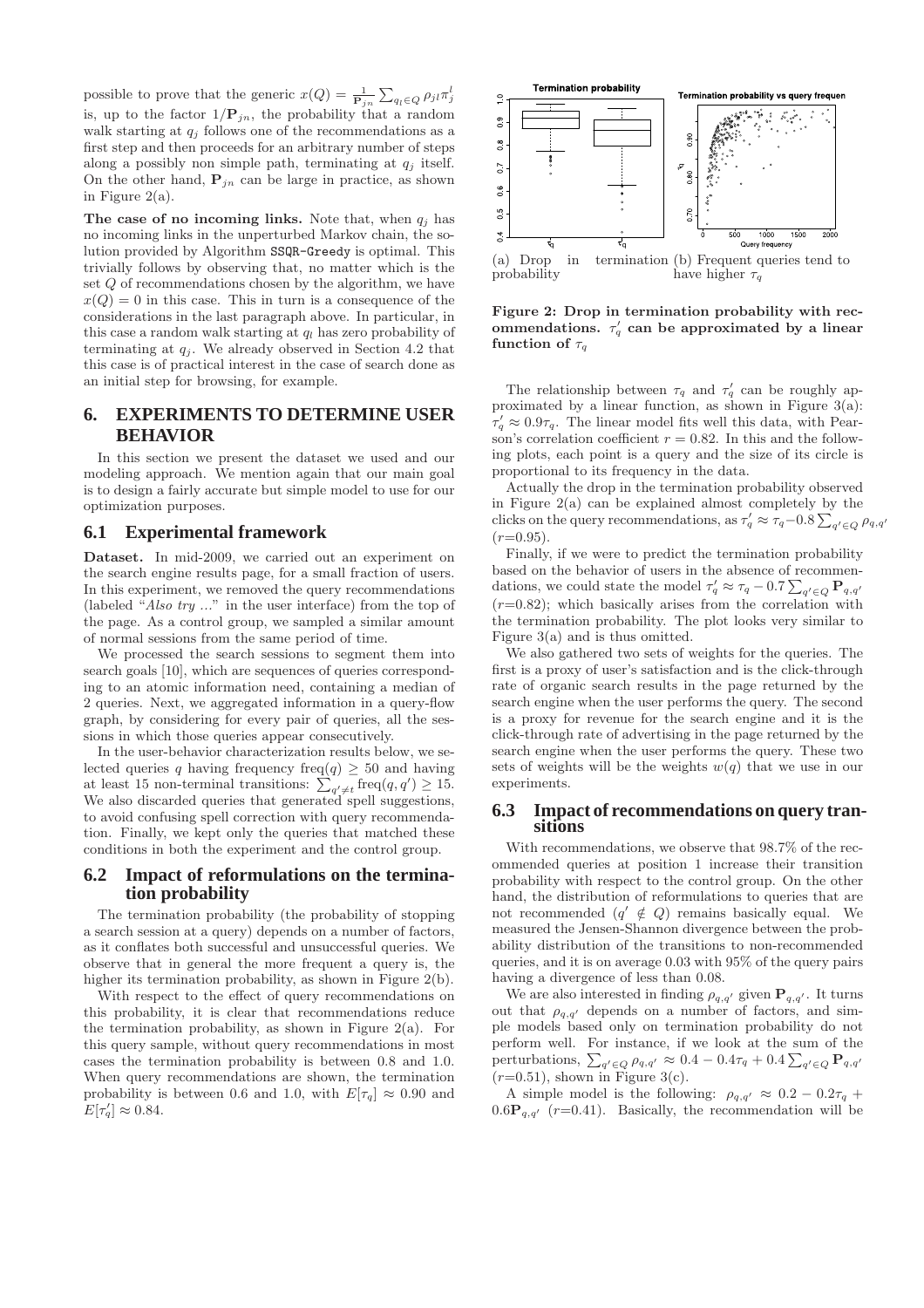

Figure 3: The drop in the termination probability can be explained almost completely by the clicks in the recommended queries

more clicked if the recommended query is done more frequently by users. However we have to point out that this does not hold deterministically, and for instance there are some queries with  $P_{q,q'} = 0$  that have  $\rho_{q,q'} > 0$ , as shown in Figure 3(d).

We computed several lexical features for each query pair, following [3], and found that if  $J(q, q')$  is the Jaccard coefficient between the sets of character tri-grams of query strings  $q$  and  $q'$  (capturing basically if the queries are lexically related), then  $\rho_{q,q'} \approx 0.2 - 0.2\tau_q + 0.8\mathbf{P}_{q,q'} + 0.1J(q,q')$  $(r=0.50)$ . Basically this model incorporates the fact that people will click on suggested queries that are similar (lexically) to their original query.

# **6.4** Correlation of  $w(q')$  with  $P_{q,q'}$

Before attempting to solve the optimization problem, we may first ask if users naturally select queries with high weight on their own. Formally, for a fixed q, is  $P(q, q') \propto w(q')$ ? It does not seem to be the case. If we measure the correlation coefficient between these two values for a fixed query q, we observe an average correlation of around 0.1. More generally, even when we look at the relationship between  $w(q')$  and  $w(q)$  for pairs of reformulations done by users, we observe that users are not consistent in reformulating to either queries with higher or lower click-through rates than the queries they are at currently.

# **7. EXPERIMENTS COMPARING RECOM-MENDATION ALGORITHMS**

We present below the results of experiments comparing our heuristic with various other natural candidates.

#### **7.1 Problem instances**

Dataset We took the top 420 queries by frequency and then followed all possible reformulations observed in the querylog up to distance 5 (distance=1 are direct reformulations).

We used the two sets of weights described in Section 6.1. In terms of utility function we consider both approaches of Section 4.2. For the experiments where we use the set of weights corresponding to the click-through rate of organic search results, the utility equals the click-through rate of the last page before termination – this gives an indication of the user's satisfaction during her search session. For the experiments where we use the set of weights corresponding to sponsored advertisements, the utility of the user's walk on the graph equals the sum of the weights of the queries visited – this is a proxy of the total revenue gathered by the search engine. For a more detailed description of these objective functions refer to Section 4.2.

In the next two sections, we compare the performance of our approach with other natural heuristics, by using historical results in the next section and then by performing a user study. Our goal is two-fold. First we want to examine whether simpler approaches can also optimize the expected future utility as much as our approach optimizes. Second, since we optimize not only over the next step but over the entire session, we measure if we decrease the quality of the immediate recommendations. It is clear that, in general, our algorithms might not be the best possible with respect to the quality of the next recommendation suggested, for which other heuristics, explicitly designed to this purpose, might prove more effective.

Interestingly, our experimental analysis shows that our algorithms are significantly better than other heuristics with respect to the optimization goals we pursue, at the same time providing next-step recommendations whose quality is comparable to that achieved by heuristics that are explicitly designed to this purpose.

## **7.2 Comparison of our approach with other heuristics**

First we examine to what extent other natural heuristics optimize the objective that we are trying to optimize, the xpected future utility. We consider three different heuristics. The first is to recommend the  $k$  queries that have the highest weight. The second imitates a simple recommendation systems and it recommends the k queries that have the highest recommendation probability, that is, the queries  $q_{\ell}$ with highest value  $\rho_{i\ell}$ , assuming that the current query is query  $q_i$ . Finally, the third heuristic combines the previous two and it recommends the  $k$  queries that maximize the quantity  $\rho_{i\ell} \cdot w(\ell)$ , in other words the queries that maximize the expected utility of the next query.

In Figure 4 we can see the comparison of the aforementioned three heuristics with our method when we perform k recommendations (Figure 4(a) shows the case of  $k = 5$ . while Figure 4(b) the case of  $k = 3$ ). To create each plot we consider each query and we compute the top- $k$  recommendations according to the various heuristics. For each recommendation we compute the expected future value. In fact, since this value is expensive to compute, we approximate it with the one-step heuristic of Section 5.1 (note that this is also the quantity that our approach maximizes). After computing these values we sum them for each query and then we consider the distribution over all queries. The plots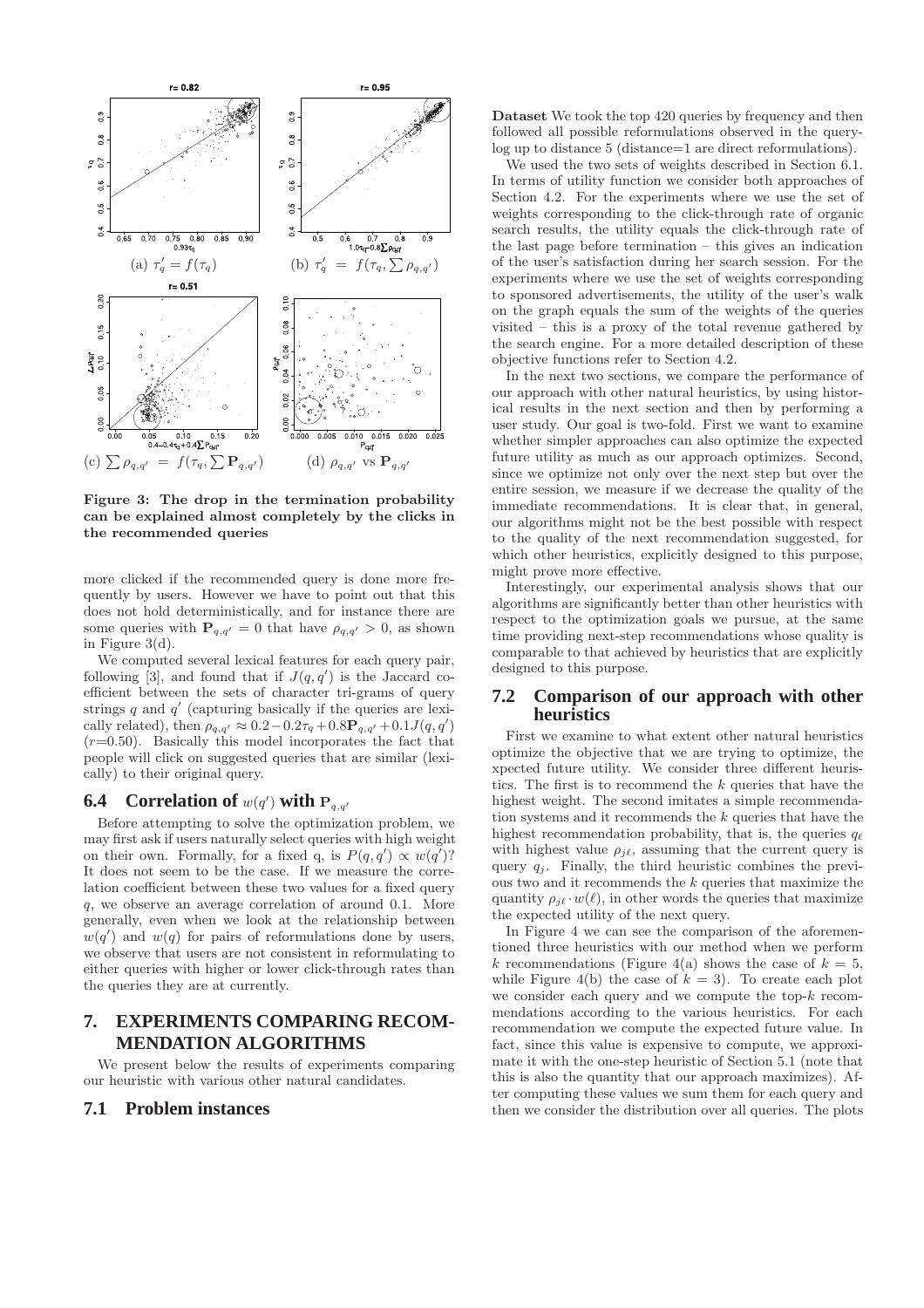

(a) Top-5 recommendations (b) Top-3 recommendations

Figure 4: Average sum (over the top- $k$  recommendations) of the expected weight of the last query before termination. Expected values approximated using the 1-step heuristic. Weights correspond to click-through rate of the organic search results.



(a) Top-5 recommendations (b) Top-3 recommendations

Figure 5: Average sum (over the top-k recommendations) of the expected sum of the weights of the queries. Expected values approximated using the 1 step heuristic. Weights correspond to click-through rate of the sponsored advertisements.

in Figure 4 are the box-and-whisker diagrams of those distributions. Recall that for the organic results utility of a path is the weight of the last query before termination, and in this particular experiment, the click-through rate (of organic search results) on the resulted page after the users performed the query.

By definition our heuristic performs better than the alternatives, so what the plots are depicting is whether more standard and "myopic" solutions suffice, or our method performs much better. From the plots we see that the three simple heuristics perform similarly, and indeed, much worse than our proposed solution. The overall improvement is about 45%.

In Figure 5 we see the corresponding plots for the advertising scenario, namely when query weights correspond to the click-through rates on ads on the corresponding result pages, and when the utility is the sum of the weights of the pages that the user visited. Again we see that other heuristics cannot achieve the performance of ours, our heuristic giving values that are from 57% to 87% higher than the next best heuristic.

While in this paper we make the case that we should optimize query recommendations for the entire user session, nevertheless we would ideally not present recommendations to the user that appear significantly worse to the user, even



(a) Top-5 recommendations (b) Top-3 recommendations

Figure 6: Sum of the weights of the top- $k$  recommendations. Weights correspond to click-through rate of the organic search results.



(a) Top-5 recommendations (b) Top-3 recommendations

#### Figure 7: Sum of the weights of the top- $k$  recommendations. Weights correspond to click-through rate of the sponsored advertisements.

if they provide better future results. In the case that the weight of a query is a measure of the user satisfaction (e.g., when the weight is the click-through rate of the corresponding pages as in our first experimental scenario) we would like the weight of the recommended queries to be large for our heuristic as well. It is not hard for someone to construct Markov chains where this can happen, and in fact, in general the one-step heuristic will perform poorly under this measure. In Figures 6 and 7 we see that this can happen in practice as well: the weights of the queries recommended are much lower than the best possible. To explore this matter more, we perform a user study in the next section, to measure the extent to which optimizing over the entire future reduces the quality of the immediate recommendations and to examine to what extent a lower weight corresponds to a much lower user satisfaction.

#### **7.3 User study**

To address the issues raised at the end of the previous subsection, we conducted a user study to test if the recommended queries are acceptable as recommendations to users. For this, we ran our approach and the heuristics and compared the top-3 recommendations side-by-side. We then paired systems at random and showed to an assessor: (i) the original query, (ii) the top-3 recommendations generated by one system, and (iii) the top-3 recommendations generated by the other system. The identity of the system used for generating each recommendation was not present in the interface. For each query (original, or recommended),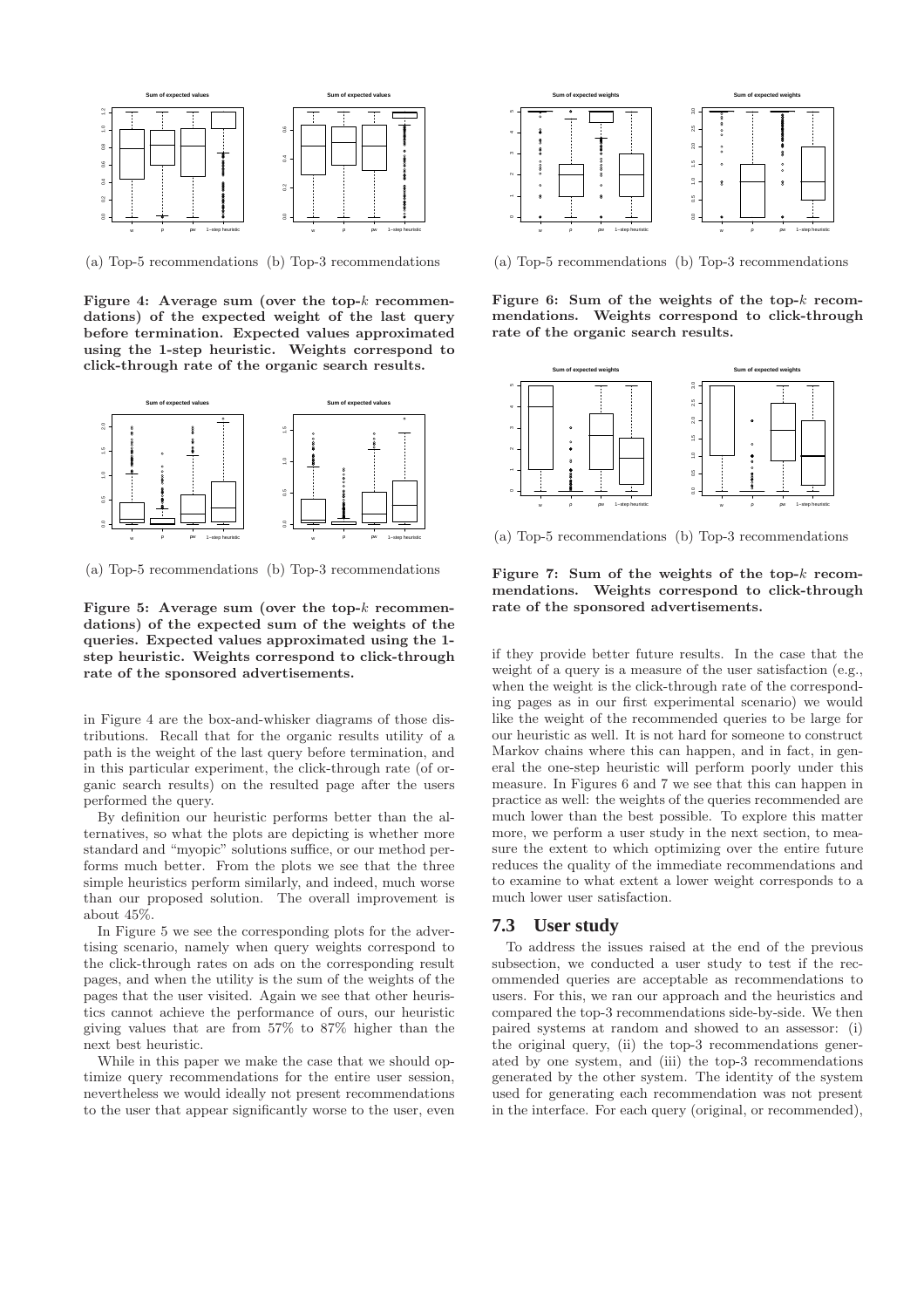we asked a web search engine to retrieve the top-3 results, which were also shown to provide some context about the query and the recommendations.

We asked the panel of assessors (3 of the authors of this paper) to answer: which system provides better recommendations?. The options were (a) the first set is better, (b) the second set is better, (c) both sets are similar. We collected 980 such assessments.

This assessment task was highly subjective and Cohen's  $\kappa$  statistics of the inter-assessor agreement (on a set of 50 queries for which their assessments overlapped) shows  $\kappa =$ 0.61 which can be interpreted as a substantial level of agreement.

Considering the cases in which the assessors declared one set of recommendations to be better, we observed that the method based on  $\rho w$  out-performed the method based on  $\rho$ in about 59% of the cases in which they were paired, which is significant at  $p = 0.03$ . For the other pairs of systems, we did not observe a significant  $(p < 0.1)$  advantage of one system over the other.

These results suggest that the recommendations generated by our method, are not perceived as being worse or better by users, while still leading them through paths that have significantly larger utility.

# **8. CONCLUSIONS**

We have shown an approach to query recommendation that is based on casting this problem in an optimization framework, in which we perturb users' query-reformulation paths to maximize the expected value of some suitable utility function defined over search sessions. We defined two utility functions which, respectively, formalize the goals of reaching a valuable destination or traversing many valuable nodes. We have shown that this problem is in general NPhard, but that we can provide effective and efficient approximation algorithms for it, with provable performance in significant cases. Finally, we have implemented our approximation heuristics and tested them on real test sets, also carrying out a user study that confirms that our techniques can be used to generate query recommendations that are perceived similar in quality to what users would consider more relevant to their search goals, but that at the same time bias users' browsing along reformulation paths that achieve a much higher utility than without such assistance.

Both our modeling framework and our solution approach are general and can be applied to various settings by modifying the interpretation of weights, the exact definition of utility, the transition probability matrix, and so on. And while our initial motivation was the query reformulation problem, we believe that it can be applied to other settings in which users' behavior can be modeled as a Markov process.

Two key aspects of our method require further development: the way of assessing the utility of individual queries and the model for estimating the response of the user in the presence of query reformulations. The methods we have described in this paper can benefit from future improvements in these two areas. Another interesting question is the incorporation of diversity in the entire framework. On the theoretical side, providing an approximation algorithm for the general multi-step recommendation problem seems to be the hardest open problem.

# **9. REFERENCES**

- [1] BAEZA-YATES, R. Graphs from search engine queries. In SOFSEM '07: Proc. of the 33rd conf. on Current Trends in Theory and Practice of Computer Science (2007), Springer-Verlag, pp. 1–8.
- [2] Baeza-yates, R., Hurtado, C., and Mendoza, M. Query recommendation using query logs in search engines. In Proc. of int. Workshop on Clustering Information over the Web (ClustWeb, in conjunction with EDBT), Creete (2004), Springer, pp. 588–596.
- [3] BOLDI, P., BONCHI, F., CASTILLO, C., DONATO, D., Gionis, A., and Vigna, S. The query-flow graph: model and applications. In CIKM '08: Proceeding of the 17th ACM conf. on Information and knowledge mining (New York, NY, USA, 2008), ACM, pp. 609–618.
- [4] BOLDI, P., BONCHI, F., CASTILLO, C., DONATO, D., and Vigna, S. Query suggestions using query-flow graphs. In WSCD '09: Proc. of the 2009 workshop on Web Search Click Data (New York, NY, USA, 2009), ACM, pp. 56–63.
- [5] Chakrabarti, D., Kumar, R., and Punera, K. Quicklink selection for navigational query results. In Proc. of the 18th int. conf. on World wide web  $(WWW)$  (New York, NY, USA, 2009), ACM, pp. 391–400.
- [6] Chien, S., Dwork, C., Kumar, R., and Sivakumar, D. Link evolution: Analysis and algorithms. Internet Mathematics 1, 3 (2004), 277–304.
- [7] Czyzowicz, J., Kranakis, E., Krizanc, D., Pelc, A., and Martin, M. V. Enhancing hyperlink structure for improving web performance. Journal of Web Engineering 1, 2 (2003), 93–127.
- [8] Fonseca, B. M., Golgher, P. B., de Moura, E. S., and Ziviani, N. Using association rules to discover search engines related queries. In Proc. of the 1st conf. on Latin American Web (LA-WEB) (2003), IEEE Computer Society, p. 66.
- [9] Fox, S., Karnawat, K., Mydland, M., Dumais, S., and White, T. Evaluating implicit measures to improve web search. ACM Trans. Inf. Syst. 23, 2 (April 2005), 147–168.
- [10] Jones, R., and Klinkner, K. L. Beyond the session timeout: automatic hierarchical segmentation of search topics in query logs. In conf. on Information and Knowledge Management (CIKM) (October 2008), ACM Press.
- [11] Kranakis. Approximate hotlink assignment. Information Processing Letters 90, 3 (May 2004), 121–128.
- [12] LANGVILLE, A. N., AND MEYER, C. D. Google's PageRank and Beyond: The Science of Search Engine Rankings. Princeton University Press, 2006.
- [13] MEYER, C. D., Ed. Matrix analysis and applied linear algebra. Society for Industrial and Applied Mathematics, Philadelphia, PA, USA, 2000.
- [14] Radlinski, F., and Joachims, T. Query chains: learning to rank from implicit feedback. In Proceeding of the 11th int. conf. on Knowledge discovery in data mining (KDD) (New York, NY, USA, 2005), ACM Press, pp. 239–248.
- [15] Wen, J.-R., Nie, J.-Y., and Zhang, H.-J. Clustering user queries of a search engine. In Proc. of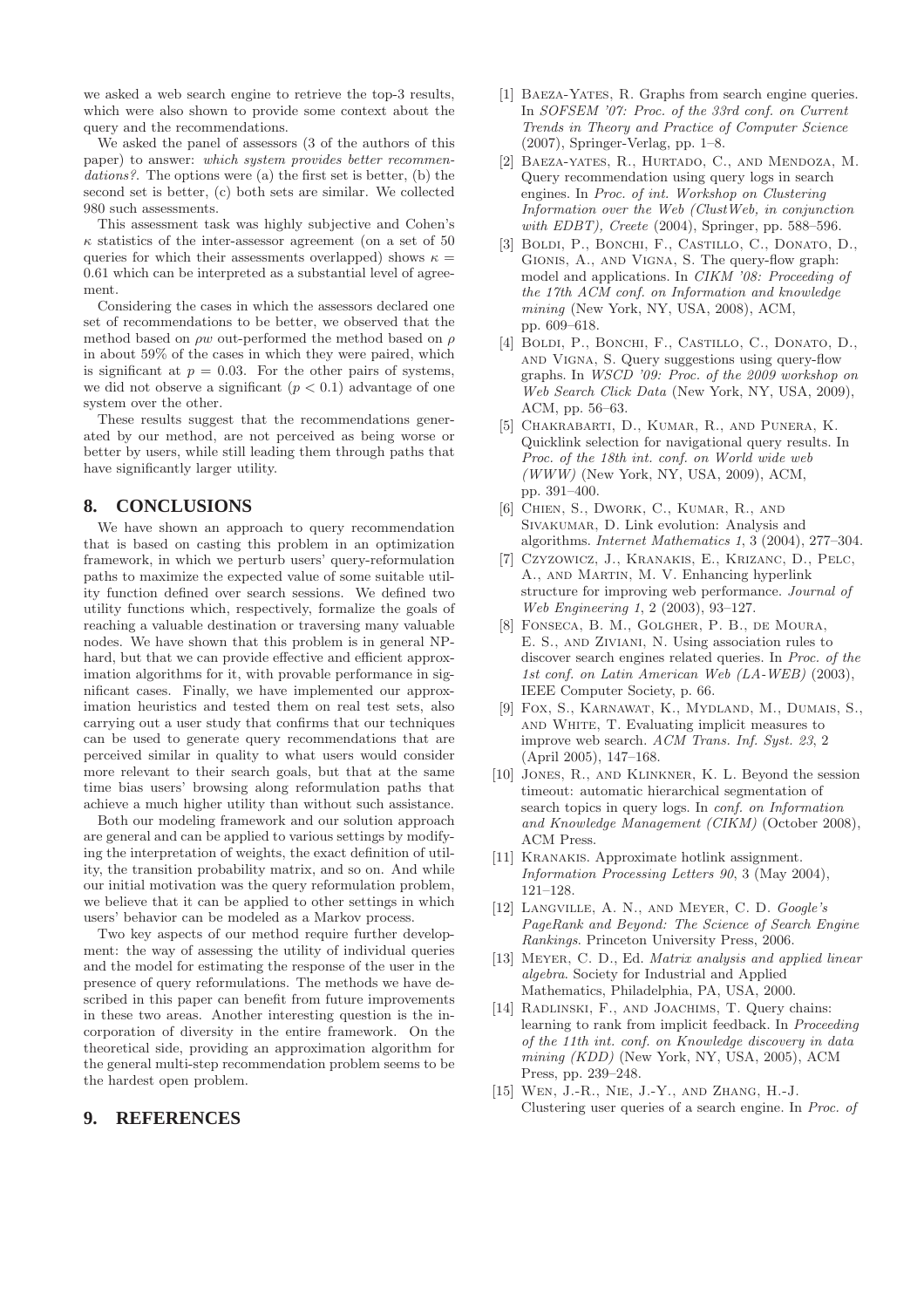the 10th int. conf. on World Wide Web (WWW) (2001), ACM, pp. 162–168.

[16] Zhang, Z., and Nasraoui, O. Mining search engine query logs for query recommendation. In Proc. of the 15th int. conf. on World Wide Web (WWW) (2006), ACM, pp. 1039–1040.

### **APPENDIX**

# **A. NP-COMPLETENESS**

#### Theorem 5.1.

PROOF. The proof follows from the fact that we can encode a problem instance just in the function  $\rho$ . For completeness we provide the details, by reducing the maximum coverage problem to it. (In the maximum coverage problem the input is a set of  $n$  elements,  $m$  sets where each set covers a subset of the elements, and an integer  $k < m$ . The objective is to return  $k$  sets that cover the maximum number of elements.) Given an instance of the maximum coverage problem, we create a graph with  $m + 1$  queries  $\{q_0, \ldots, q_m\}$ and a terminal state t. For all i we set  $P_{ij} = 1$  if  $j = t$  and 0 otherwise. Also we set  $w(q_0) = 0$  and  $w(q_i) = 1$ , for  $i \ge 1$ . We assume that the user is initially at query  $q_0$  and we can add k recommendations to each query.

To encode the maximum coverage problem to the  $\rho$  function we set  $\rho_{q_i,q_j}(Q) = 0$  for all  $i \geq 1$  and all j, Q. For the initial query  $q_0$  we set

$$
\rho_{q_0,q_j}(Q) = \frac{\text{number of elements covered by the sets in } Q}{nm}.
$$

If the recommendations from  $q_0$  is the set  $Q$ , then the total expected utility from node  $q_0$  is

$$
\sum_{q_j\in Q} \rho_{q_0,q_j} w(j)
$$

since from any other query the set of recommendations does not affect the expected value. This equals to

$$
k \frac{\text{number of elements covered by the sets in } Q}{nm}
$$

.

Subject to the conditions that we make no more than  $k$ recommendations, this quantity is maximized when we chose the  $k$  queries corresponding to the sets that cover the most elements.  $\square$ 

## **B. SINGLE-STEP QUERY RECOMMENDA-TIONS**

In this section, we consider the single-step query recommendation problem. Given a query  $q$ , our goal is to choose a set  $Q$  of at most  $k$  recommendations to propose to users viewing  $q$ 's screenshot, so as to optimize some utility function. We have already seen in Subsection 5.1 that the singlestep recommendation problem is NP-hard.

In the sequel, we label queries  $q_1, \ldots, q_{n-1}$  and we assume  $\mathbf{P}$ 's *i*-th row corresponds to  $q_i$ . Our goal is to optimize  $\mathbf{E}^{\mathbf{P}'}[U(\mathbf{path}(q))],$  where  $\mathbf{P}'$  is the perturbed matrix, and for utility we use the second definition of Section 4.2, where the utility is the weight of the last query before termination. We assume properties (i)-(iii) described in Section 3.2 hold, so that the perturbation only affects the row of the initial matrix  $P$  corresponding to  $q$ . From the definitions given in Section 3.1, we also have that:

$$
\mathbf{P} = \left(\begin{array}{c|c} \tilde{\mathbf{P}} & \mathbf{P}_n \\ \hline \mathbf{0}_{1 \times n-1} & 1 \end{array}\right),
$$

where  $\tilde{P}$  is sub-stochastic (elements are nonnegative and the sum of the rows is at most 1) and  $\mathbf{P}_n$  is an  $(n-1)\times 1$  column vector whose  $i$ -th component is the termination probability at  $q_i$ .

In the sequel, we denote by  $\pi_0 \in [0,1]^{n-1}$  the initial distribution, that is, the *i*-th component of  $\pi_0$  gives the probability that the random walk starts at  $q_i$  (we assume that the probability to start at the terminating state  $q_n$  is 0 and we consider the probability distribution over the rest of the states). We define  $\pi(t)$  as the  $(n-1)$ -dimensional column vector whose *i*-th component gives the probability that  $q_i$ is the last query visited by the user and this event occurs at step  $t$ . Note that we are interested in real queries, so we omit the component of this vector corresponding to the absorbing state of the Markov chain. Let  $e_i$  be the *i*-th canonical column vector. We denote by  $\pi^{l}(t)$  the above defined probability vector when  $\pi_0 = e_l$ . We further denote by  $\pi$  the overall distribution of the termination probability, so that  $\pi_i = \sum_{t=0}^{\infty} \pi_i(t).^3$ 

In the sequel, assume that we add recommendations to the *j*-th node  $q_i$  of the query graph. We let  $\hat{P}$  denote the perturbed version of  $\tilde{\mathbf{P}}$  and  $\hat{\mathbf{P}}_n$  be the perturbation of  $\mathbf{P}_n$ . This means that  $\hat{\mathbf{P}}_{in} = \mathbf{P}_{in}$  if  $i \neq j$ , while  $\hat{\mathbf{P}}_{jn} = \mathbf{P}_{jn}$  - $\sum_{q_s \in Q} \rho_{js}$ . First we prove the following fact.

FACT B.1. Assume we add a set  $Q$  of recommendations at  $q_j, |Q| \leq k$ , so as to maximize  $\sum_{i=1}^{n-1} \pi_{0i} \mathbf{E}^{\mathbf{P}'}[U(\mathbf{path}(q_i))],$ where

$$
\mathbf{P}^\prime = \left(\begin{array}{c|c} \hat{\mathbf{P}} & \hat{\mathbf{P}}_n \\ \hline \underline{\mathbf{0}}_{1 \times n-1} & 1 \end{array}\right),
$$

Then, the optimal solution is independent of  $\pi_0$ .

PROOF. Our first task is to derive an explixit expression of the perturbed termination probability vector  $\hat{\pi}(t)$  ( $\hat{\pi}(t)$ ) is defined similarly to  $\pi(t)$  with the difference that it depends on matrix  $\mathbf{P}'$  instead of  $\mathbf{P}$ ). To this aim, we note that, for every i,  $\hat{\pi}_i(t)$  is the sum of the probabilities of all walks on the Markov chain that (i) bring from any of the possible initial nodes to  $q_i$  in t steps and (ii) have a final transition from  $q_i$  to the absorbing state  $q_n$ . Note that by this definition  $q_n$ is only traversed once, precisely in the final transition. As a result, we have  $\hat{\pi}(t)^T = \pi_0^T \hat{P}^t \hat{P}_n$ . Furthermore, we can express  $\hat{\pi}(t)$  as  $\hat{\pi}(t) = \overline{\pi}(t) + \tilde{\pi}(t)$ .  $\overline{\pi}(t)$  and  $\tilde{\pi}(t)$  are such that  $\overline{\pi}_i(t)$  gives the probability that the random walk terminates at  $q_i$  without ever traversing  $q_j$ , while  $\tilde{\pi}_i(t)$  gives the probability that the random walk terminates at  $q_i$  after traversing  $q_j$  at least once. We naturally set  $\bar{\pi} = \sum_{t=0}^{\infty} \bar{\pi}(t)$ and we define  $\tilde{\pi}$  analogously.

It is straightforward to see that  $\bar{\pi}$  does not depend on  $\mathbf{\hat{P}}_j$ , hence the effect of the perturbation is on  $\tilde{\pi}$  alone. Now,  $\tilde{\pi}(t) = \sum_{l=0}^{t} \tilde{\pi}(t, l)$  where, for every  $i = 1, \ldots, n - 1, \tilde{\pi}_i(t, l)$ denotes the probability that (i) the session terminates at  $q_i$  and (ii) it traverses  $q_j$  for the first time after l steps. Let  $\overline{I}$  denote the matrix obtained from the identity matric I by setting to 0 the entry in position  $(i, j)$  and let

<sup>&</sup>lt;sup>3</sup>The probability of terminating the session at  $q_i$  is the probability of terminating it at any of the possible infinite steps. Note that the corresponding events are disjoint.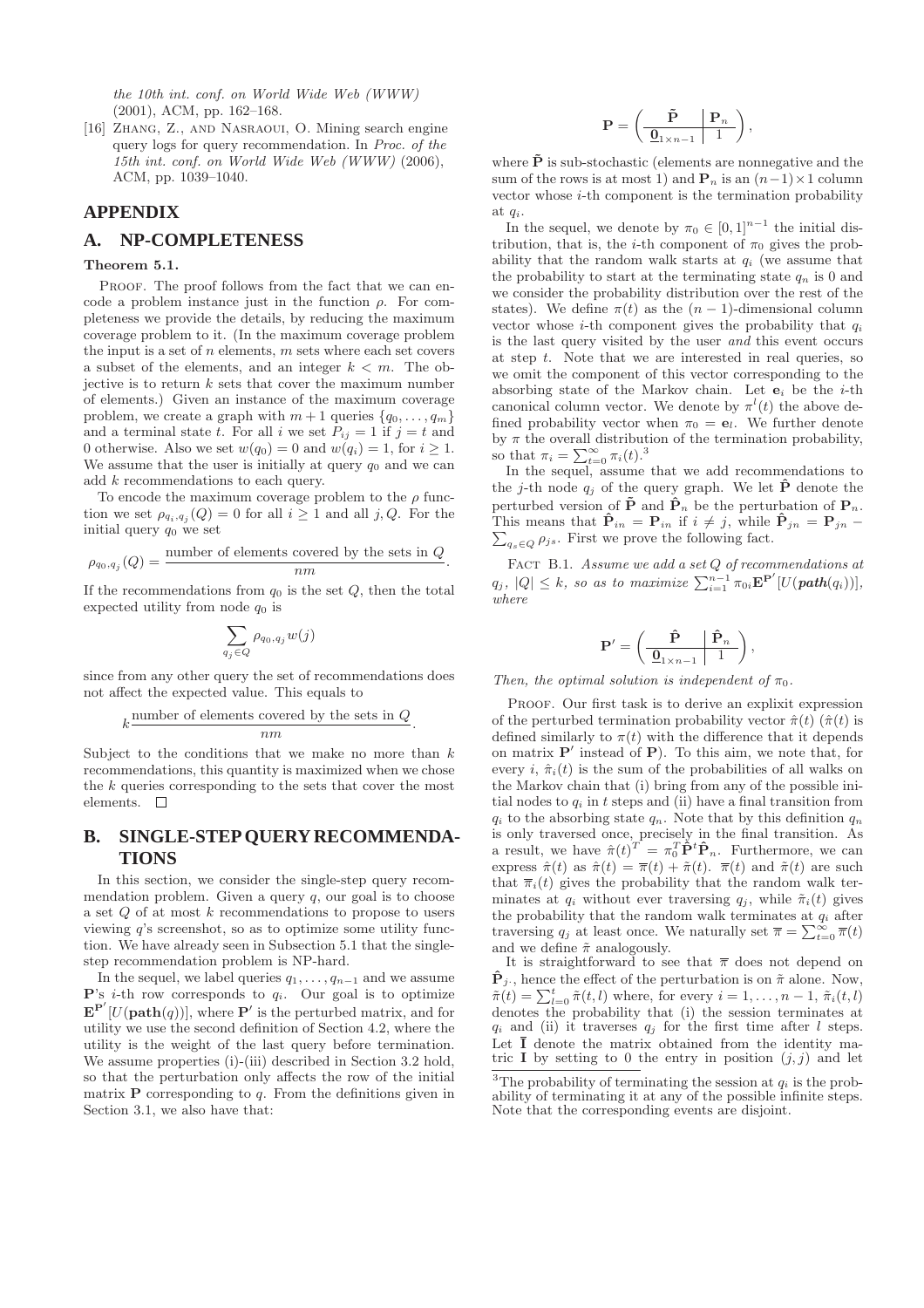$\tilde{\mathbf{I}} = \mathbf{I} - \overline{\mathbf{I}}$ . We then have:  $\tilde{\pi}(t, l) = \pi_0^T \overline{\mathbf{I}} (\hat{\mathbf{P}} \overline{\mathbf{I}})^{l-1} \hat{\mathbf{P}} \tilde{\mathbf{I}} \hat{\mathbf{P}}^{t-l} \hat{\mathbf{P}}_n =$  $\pi_0^T (\overline{\mathbf{I}} \hat{\mathbf{P}})^l \widetilde{\mathbf{I}} \hat{\mathbf{P}}^{t-l} \hat{\mathbf{P}}_n$ . Here, the first equality follows by considering that the generic contribution to  $\tilde{\pi}(t, l)$  comes from a path that starts at any node but  $q_j$ , first traverses  $q_j$  after l steps and then for  $t - l$  steps follows a random walk starting at  $q_i$ . As a result:

$$
\tilde{\pi} = \sum_{t=0}^{\infty} \tilde{\pi}(t) = \sum_{t=0}^{\infty} \sum_{l=0}^{t} \tilde{\pi}(t, l) = \sum_{t=0}^{\infty} \sum_{l=0}^{t} \pi_0^T (\overrightarrow{\mathbf{IP}})^l \tilde{\mathbf{IP}}^{t-l} \hat{\mathbf{P}}_n
$$

$$
= \sum_{l=0}^{\infty} \pi_0^T (\overrightarrow{\mathbf{IP}})^l \tilde{\mathbf{I}} \sum_{t=l}^{\infty} \hat{\mathbf{P}}^{t-l} \hat{\mathbf{P}}_n = \sum_{l=0}^{\infty} \pi_0^T (\overrightarrow{\mathbf{IP}})^l \tilde{\mathbf{I}} \sum_{t=0}^{\infty} \hat{\mathbf{P}}^t \hat{\mathbf{P}}_n.
$$

Now, note that  $\overline{IP}$  is the matrix obtained from  $\hat{P}$  by setting to **0** its j-th row. Also, recall that  $\hat{\mathbf{P}}_i = \tilde{\mathbf{P}}_i$ , whenever  $i \neq j$ . As a result,  $\sum_{l=0}^{\infty} \pi_0^T (\overline{I} \hat{P})^l \tilde{I} = c \mathbf{e}_j^T$ , where c does not depend on the perturbation (i.e., on  $\hat{\mathbf{P}}_j$ .). Hence, for the expected utility we have:

$$
\mathbf{E}^{\mathbf{P}'}[U(\mathbf{path}(\pi_0))] = \sum_{s=1}^{n-1} \overline{\pi}_s w(s) + c \sum_{s=1}^{n-1} \left[ \sum_{t=0}^{\infty} \hat{\mathbf{P}}^t \hat{\mathbf{P}}_n \right]_{js} w(s)
$$
  
= 
$$
\sum_{s=1}^{n-1} \overline{\pi}_s w(s) + c \sum_{s=1}^{n-1} [( \mathbf{I} - \hat{\mathbf{P}} )^{-1} \hat{\mathbf{P}}_n]_{js} w(s),
$$

where the first equality follows from the observations above. while the second follows since  $\hat{P}$  is sub-stochastic and its Neumann series converges to  $(I - \hat{P})^{-1}$ .<sup>4</sup> At this point, note that  $\sum_{s=1}^{n-1} [(\mathbf{I} - \hat{\mathbf{P}})^{-1} \hat{\mathbf{P}}_n]_{js} w(s)$  is the expected utility for random walks starting at  $q_j$ . Hence, the optimization can be performed considering only these and the result does not depend on  $\pi_0$ .  $\Box$ 

The fact above shows that optimizing  $\mathbf{E}^{\mathbf{P}'}[U(\mathbf{path}(\pi_0))]$ amounts to maximizing  $\sum_{s=1}^{n-1} [(\mathbf{I} - \hat{\mathbf{P}})^{-1} \hat{\mathbf{P}}_n]_{js} w(s)$ . Note that, given  $\tilde{\mathbf{P}}$ ,  $q_j$ , the  $\rho_{jl}$ 's and the weights, this is solely a function  $h(Q)$  of  $Q$ , the set of recommendations:

$$
h(Q) = \sum_{s=1}^{n-1} [(\mathbf{I} - \hat{\mathbf{P}})^{-1} \hat{\mathbf{P}}_n]_{js} w(s).
$$

We provide below a simple greedy algorithm to maximize  $h(Q)$  and we prove that it performs close to optimum in all cases of practical interest.

#### Algorithm SSQR-Greedy

Require: query  $q_j$ ,  $\rho_{jl}$   $(l = 1, ..., n - 1)$ , integer k 1:  $U = V - \{t, q_j\}$ 2:  $\mathsf{Q} = \emptyset$ 3: while  $|\mathbb{Q}|$  < k AND ( $\exists$  1:  $\mathbf{E}^{\mathbf{P}}[U(\texttt{path}(\mathbf{e}_l))] > w(j)$ ) do 4: **i** =  $\arg \max_{l: q_l \in U} \{ \rho_{jl}(\mathbf{E}^{\mathbf{P}}[U(\texttt{path}(\mathbf{e}_l))] - w(j)) \}$ 5: Q = Q  $\cup$   $\{q_i\}$ 6:  $U = U - \{q_i\}$ 

#### Figure 8: Greedy algorithm for single-step query recommendation.

The algorithm is given in Figure 8 and it requires the computation of the expected utility achieved by a random

walk starting at  $q_l$ , for  $l = 1, \ldots, n - 1$ , computed with respect to the unperturbed matrix  $P$ . These quantities can be pre-computed once for all and require the computation of  $(I - \tilde{P})^{-1}P_n$ . Algorithm SSQR-Greedy achieves a performance that is close to optimum in cases of practical relevance. In particular:

THEOREM B.2. Let  $x = \max_Q \sum_{q_l \in Q} \frac{\rho_{jl}}{\mathbf{P}_{j_l}}$  $\frac{\rho_{jl}}{\mathbf{P}_{jn}}\pi_{j}^{l}$  and  $\alpha =$  $\frac{1}{1-x}$ . Denote by  $Q_{ALG}$  and  $Q_{OPT}$  the algorithm's and the optimum's choices for Q. Then:

$$
h(Q_{ALG}) \geq \frac{1}{\alpha}h(Q_{OPT}).
$$

PROOF. To prove this result, we first note that  $\mathbf{\hat{P}} = \mathbf{\tilde{P}}$  +  $\mathbf{e}_j \mathbf{d}^T$ , where  $\mathbf{d}_i = \rho_{ji}$  if  $q_i \in Q$ ,  $\mathbf{d}_i = 0$  otherwise. Applying Sherman-Morrison formula  $[13,$  Section 3.8, page  $\overline{124}$  we have:

$$
(\mathbf{I} - \hat{\mathbf{P}})^{-1} = (\mathbf{I} - \tilde{\mathbf{P}})^{-1} + \frac{(\mathbf{I} - \tilde{\mathbf{P}})^{-1} \mathbf{e}_j \mathbf{d}^T (\mathbf{I} - \tilde{\mathbf{P}})^{-1}}{1 - \mathbf{d}^T (\mathbf{I} - \tilde{\mathbf{P}})^{-1} \mathbf{e}_j}
$$

$$
= (\mathbf{I} - \tilde{\mathbf{P}})^{-1} + \frac{[(\mathbf{I} - \tilde{\mathbf{P}})^{-1}]_{\cdot j} \sum_{q_l \in Q} \rho_{jl} [(\mathbf{I} - \tilde{\mathbf{P}})^{-1}]_{l}}{1 - \sum_{q_l \in Q} \rho_{jl} [(\mathbf{I} - \tilde{\mathbf{P}})^{-1}]_{lj}}
$$

As a consequence:

$$
\begin{split} &\, [(\mathbf{I}-\hat{\mathbf{P}})^{-1}\hat{\mathbf{P}}_n]_j. \\ &=[(\mathbf{I}-\tilde{\mathbf{P}})^{-1}]_j.\mathbf{P}_n+\frac{[(\mathbf{I}-\tilde{\mathbf{P}})^{-1}]_{jj}\sum_{q_l\in Q}\rho_{jl}[(\mathbf{I}-\tilde{\mathbf{P}})^{-1}]_{l.}}{1-\sum_{q_l\in Q}\rho_{jl}[(\mathbf{I}-\tilde{\mathbf{P}})^{-1}]_{lj}}\mathbf{P}_n \\ &-[(\mathbf{I}-\tilde{\mathbf{P}})^{-1}]_{jj}\sum_{q_l\in Q}\rho_{jl}\cdot\mathbf{e}_j^T \\ &-\frac{[(\mathbf{I}-\tilde{\mathbf{P}})^{-1}]_{jj}\sum_{q_l\in Q}\rho_{jl}[(\mathbf{I}-\tilde{\mathbf{P}})^{-1}]_{lj}}{1-\sum_{q_l\in Q}\rho_{jl}[(\mathbf{I}-\tilde{\mathbf{P}})^{-1}]_{lj}}\sum_{q_l\in Q}\rho_{jl}\cdot\mathbf{e}_j^T, \end{split}
$$

where the equality follows by recalling that  $\tilde{\mathbf{P}}_{in} = \mathbf{P}_{in}$  for  $i \neq j$  and  $\hat{\mathbf{P}}_{jn} = \mathbf{P}_{jn} - \sum_{q_l \in Q} \rho_{jl}$  and by rearranging terms. We thus have:

$$
h(Q) = \sum_{s=1}^{n-1} [(\mathbf{I} - \tilde{\mathbf{P}})^{-1}]_{js} \mathbf{P}_{sn} w(s)
$$
  
+ 
$$
\frac{[(\mathbf{I} - \tilde{\mathbf{P}})^{-1}]_{jj} \sum_{q_l \in Q} \rho_{jl} [(\mathbf{I} - \tilde{\mathbf{P}})^{-1}]_{ls}}{1 - \sum_{q_l \in Q} \rho_{jl} [(\mathbf{I} - \tilde{\mathbf{P}})^{-1}]_{lj}} \mathbf{P}_{sn} w(s)
$$
  
- 
$$
[ (\mathbf{I} - \tilde{\mathbf{P}})^{-1}]_{jj} \sum_{q_l \in Q} \rho_{jl} \cdot w(j)
$$
  
- 
$$
\frac{[(\mathbf{I} - \tilde{\mathbf{P}})^{-1}]_{jj} \sum_{q_l \in Q} \rho_{jl} [(\mathbf{I} - \tilde{\mathbf{P}})^{-1}]_{lj}}{1 - \sum_{q_l \in Q} \rho_{jl} [(\mathbf{I} - \tilde{\mathbf{P}})^{-1}]_{lj}} \sum_{q_l \in Q} \rho_{jl} \cdot w(j)
$$
  
= 
$$
\mathbf{E}^{\mathbf{P}} [U(\mathbf{path}(\mathbf{e}_j))] + \frac{[(\mathbf{I} - \tilde{\mathbf{P}})^{-1}]_{jj} \sum_{q_l \in Q} \rho_{jl} \mathbf{E}^{\mathbf{P}} [U(\mathbf{path}(\mathbf{e}_l))]]}{1 - \sum_{q_l \in Q} \frac{\rho_{jl}}{\mathbf{P}_{jn}^{l}} \pi_j^l}
$$
  
- 
$$
[ (\mathbf{I} - \tilde{\mathbf{P}})^{-1}]_{jj} \sum_{q_l \in Q} \rho_{jl} \cdot w(j)
$$
  
- 
$$
\frac{[(\mathbf{I} - \tilde{\mathbf{P}})^{-1}]_{jj} \sum_{q_l \in Q} \frac{\rho_{jl}}{\mathbf{P}_{jn}^{l}} \pi_j^l}{1 - \sum_{q_l \in Q} \frac{\rho_{jl}}{\mathbf{P}_{jn}^{l}} \pi_j^l} \sum_{q_l \in Q} \rho_{jl} \cdot w(j).
$$

Here, the first equality follows from simple algebraic manipulations. As to the second equality, the first term on the right-hand side follows since, for every s,  $[(\mathbf{I} - \tilde{\mathbf{P}})^{-1}]_{js} \mathbf{P}_{sn}$ is the probability of termination at query  $q_s$  for a random walk starting at  $q_j$ . Analogous considerations hold for  $[(I \tilde{\mathbf{P}}$ )<sup>-1</sup>]<sub>ls</sub>**P**<sub>sn</sub> (the probability of termination at  $q_s$  for random walks starting at  $q_l$ ). For the sum  $\sum_{q_l \in Q} \rho_{jl} [(\mathbf{I} - \tilde{\mathbf{P}})^{-1}]_{lj}$  appearing in the denominators of the second and fourth terms,

<sup>&</sup>lt;sup>4</sup>More precisely, the Neumann series of  $\tilde{P}$ ,  $\hat{P}$  and  $\overline{IP}$  converge, since the spectral radius of these matrices is strictly less than 1. To see this, it is enough to remember that any matrix norm is an upper bound to the spectral radius and then consider the norm  $\|\cdot\|_{\infty}$ .